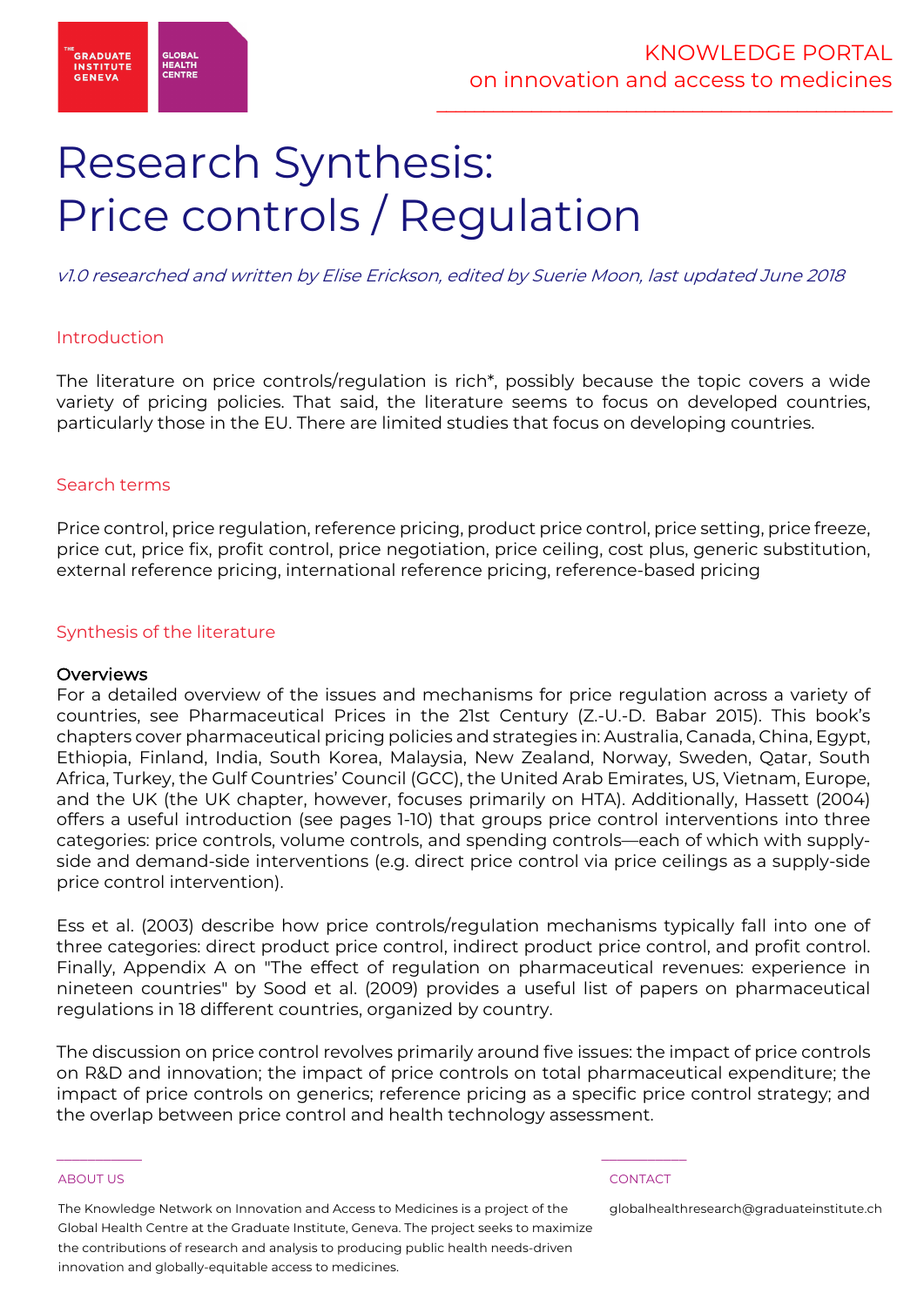

1. Price control & R&D/innovation: Pharmaceutical price control and price regulation emerges as a contentious issue in the literature with regards to R&D/innovation. While those in favor of price controls tend to argue that prices are excessive, and therefore need to be regulated to increase access to drugs, and to contain total pharmaceutical expenditure, those opposed to price controls argue that these mechanisms decrease pharmaceutical revenues (Sood et al. 2009), thereby hampering innovation and R&D (R. J. Vogel 2002). It has also been argued that price controls result in fewer drug launches and longer launch delays (Danzon, Wang, and Wang 2005; Kyle 2007).

2. Price control & total pharmaceutical expenditure: Price controls can be implemented as a way to contain total pharmaceutical expenditure. Some studies, however, argue that pricing policies are a weak tool for curbing expenditures, since they do not monitor physicians' prescribing behavior (Lambrelli and O'Donnell 2011). There is a reoccurring concern over expenditures rather than prices for policy decision-making (Menon 2001; Lambrelli and O'Donnell 2011), and therefore the need for demand-side incentives to reduce unnecessary use and volume controls (in addition to the supply-side controls) to control overall expenditures (Mrazek 2002).

3. Price control & generics: It is argued that pharmaceutical price control/regulation is necessary to safeguard access, particularly when price competition for a given product is weak or absent. It has also been claimed, however, that price competition between generic manufacturers is stronger in less or un-regulated regulated markets, and weaker in highly regulated markets, implying that price regulation may undercuts savings from generic drugs (Danzon and Chao 2000). When generics prices are regulated, evidence from Europe suggests that price caps on generics resulted in a price higher than without the regulation; the same study found that reference pricing reduced consumer prices, though to a greater extent for originator than for generic prices (Puig-Junoy2010).

4. Price control & reference pricing: Reference pricing is a widely implemented price containment method. There are several different reference pricing designs including index pricing, international reference pricing, and external or internal reference pricing, etc. The methodologies behind these forms of reference pricing can differ, for example as with the external reference pricing methodology of different European countries (Leopold et al. 2012, see Table 1 for overview of external reference pricing methodology by country; Rémuzat et al. 2015). Several papers examined Norway's experience with reference pricing (specifically index pricing), which was introduced in 2003, and replaced their previous price cap regulation. These studies found that index pricing resulted in lower prices of both brand-name and generic drugs (Brekke, Holmas, and Straume 2011), and reduced competition from parallel imports without any firmly negative impact on producer profits (Brekke, Holmås, and Straume 2015). Furthermore, studies on the experience found that index pricing is more effective than price caps in decreasing drug prices (Brekke, Grasdal, and Holmås 2009). Others, however, found that direct price control (international reference pricing) was the most successful in Norway in bringing about price decreases (Håkonsen, Horn, and Toverud 2009). Data from Denmark illustrates that internal reference pricing was more successful than external reference pricing in lowering list prices, reference prices and patient co-payments (Kaiser et al. 2014).

ABOUT US CONTACT AND RESERVE THE RELEASE OF THE RELEASE OF THE RELEASE OF THE RELEASE OF THE RELEASE OF THE RELEASE OF THE RELEASE OF THE RELEASE OF THE RELEASE OF THE RELEASE OF THE RELEASE OF THE RELEASE OF THE RELEASE O

The Knowledge Network on Innovation and Access to Medicines is a project of the Global Health Centre at the Graduate Institute, Geneva. The project seeks to maximize the contributions of research and analysis to producing public health needs-driven innovation and globally-equitable access to medicines.

 $\frac{1}{2}$  , and the set of the set of the set of the set of the set of the set of the set of the set of the set of the set of the set of the set of the set of the set of the set of the set of the set of the set of the set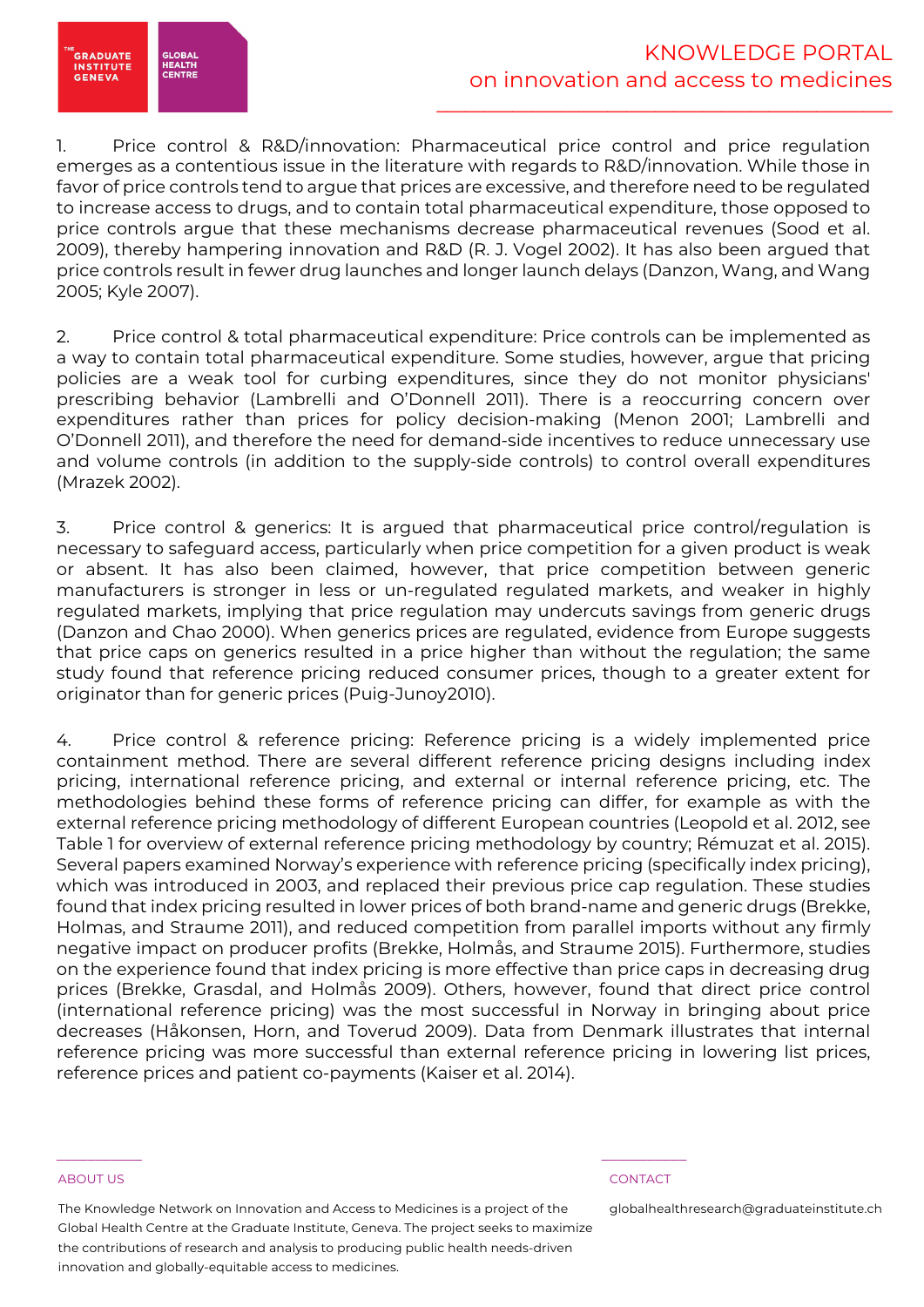

Acosta et al. (2014) provide a thorough review of primarily reference-based pricing papers, and found that reference pricing tends to lead to an increase in 'reference medicine' prescriptions, and a decrease in the overall money spent by insurers on pharmaceuticals.

5. Price control & health technology assessment/pharmacoeconomics: Price control/regulation and HTA overlap in that HTA can be considered a mechanism for setting the maximum price at which a medicine would be considered cost-effective in a given health system. Theidel and von der Schulenburg (2016), however, find that negotiation strategy and other 'soft' factors appear to be more influential when negotiating reimbursement prices in Germany than 'hard' factors such as an HTA's benefit rating or size of target population.

The majority of the literature on price controls/regulation focuses on developed countries (Brekke, Holmas, and Straume 2011; Brekke, Grasdal, and Holmås 2009; Brekke, Holmås, and Straume 2015; Danzon, Wang, and Wang 2005; Ess, Schneeweiss, and Szucs 2003). Only a few studies examine price controls in LMICs. This is perhaps due to the lack of price control mechanisms and the challenges in regulating prices in contexts where legal systems may be weak, and where drug purchasing institutions may not exist (Nguyen et al. 2015). A paper examining Malaysia illustrates these issues (Hassali et al. 2015); and a study on Mozambique suggests price controls may not be effective in increasing access to medicines in LICs (Russo and McPake 2010). Some papers, however, examine price negotiation strategies by LMICs. For instance, two studies pointed to the success of Mexico's Coordinating Commission for Negotiating the Price of Medicines and other Health Inputs (CCPNM) in reducing drug prices (Gómez-Dantés et al. 2012), including ARVs specifically (Adesina, Wirtz, and Dratler 2013). The evidence is not necessarily clear, however, as others argue that Mexico's CCPNM was unsuccessful in lowering ARV prices, and point to the lack of existing legal and structural options available to Mexico for ARV price control (Chaumont et al. 2015). Another study compared Brazil's ARV price negotiation experience with Thailand's compulsory licensing experience, and concluded that Brazil's price negotiation technique was insufficient, leaving ARVs unaffordable. This study underscored the role of civil society in raising the priority given to health vis-a-vis IP or trade considerations (Ford et al. 2007). There are few evaluations of pro-generic policies in LMICs on generics uptake (Kaplan et al. 2012).

# Research gaps

Impact of different price regulation policies on prices and availability of medicines

• Further research on efficacy of current or potential price control mechanisms in relatively small markets, e.g. LMICs or HICs with small populations.

### Cited papers with abstracts

Acosta, Angela, Agustín Ciapponi, Morten Aaserud, Valeria Vietto, Astrid Austvoll-Dahlgren, Jan Peter Kösters, Claudia Vacca, Manuel Machado, Diana Hazbeydy Diaz Ayala, and Andrew D Oxman. 2014. "Pharmaceutical Policies: Effects of Reference Pricing, Other Pricing, and Purchasing Policies." Cochrane Database of Systematic Reviews 10 (Art. No. CD005979). https://doi.org/10.1002/14651858.CD005979.pub2.

### ABOUT US CONTACT AND RESERVE THE RELEASE OF THE RELEASE OF THE RELEASE OF THE RELEASE OF THE RELEASE OF THE RELEASE OF THE RELEASE OF THE RELEASE OF THE RELEASE OF THE RELEASE OF THE RELEASE OF THE RELEASE OF THE RELEASE O

The Knowledge Network on Innovation and Access to Medicines is a project of the Global Health Centre at the Graduate Institute, Geneva. The project seeks to maximize the contributions of research and analysis to producing public health needs-driven innovation and globally-equitable access to medicines.

 $\frac{1}{2}$  , and the set of the set of the set of the set of the set of the set of the set of the set of the set of the set of the set of the set of the set of the set of the set of the set of the set of the set of the set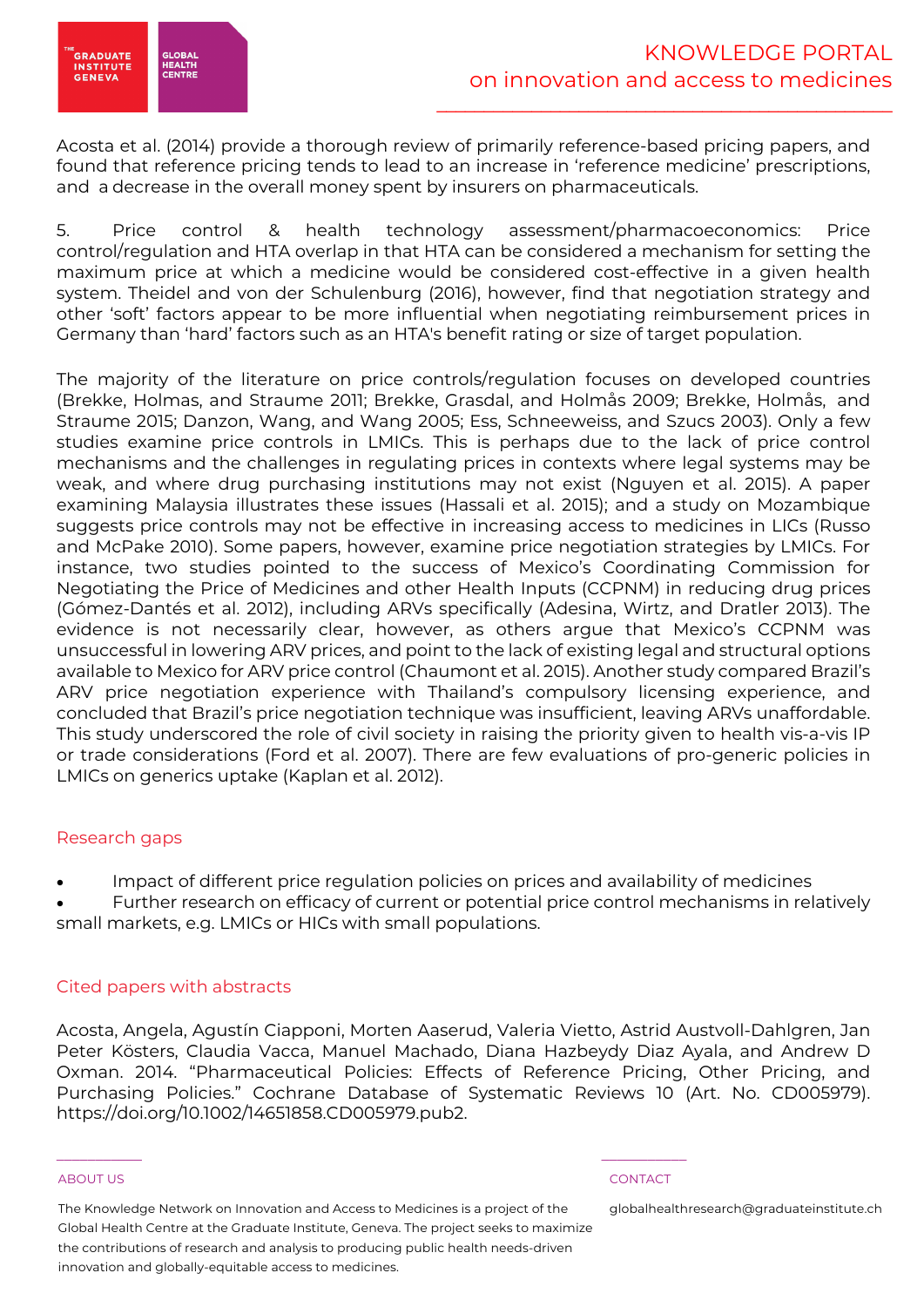

# Abstract:

Background: Pharmaceuticals are important interventions that could improve people's health. Pharmaceutical pricing and purchasing policies are used as cost-containment measures to determine or affect the prices that are paid for drugs. Internal reference pricing establishes a benchmark or reference price within a country which is the maximum level of reimbursement for a group of drugs. Other policies include price controls, maximum prices, index pricing, price negotiations and volume- based pricing.

Objectives: To determine the effects of pharmaceutical pricing and purchasing policies on health outcomes, healthcare utilisation, drug expenditures and drug use.

Search methods: We searched the Cochrane Central Register of Controlled Trials (CENTRAL), part of The Cochrane Library (including the Effective Practice and Organisation of Care Group Register) (searched 22/10/2012); MEDLINE In-Process & Other Non-Indexed Citations and MEDLINE, Ovid (searched 22/10/2012); EconLit, ProQuest (searched 22/10/2012); PAIS International, ProQuest (searched 22/10/2012); World Wide Political Science Abstracts, ProQuest (searched 22/10/2012); INRUD Bibliography (searched 22/10/2012); Embase, Ovid (searched 14/12/2010); NHSEED, part of The Cochrane Library (searched 08/12/2010); LILACS, VHL (searched 14/12/2010); International Political Science Abstracts (IPSA), Ebsco (searched (17/12/2010); OpenSIGLE (searched 21/12/10); WHOLIS, WHO (searched 17/12/2010); World Bank (Documents and Reports) (searched 21/12/2010); Jolis (searched 09/10/2011); Global Jolis (searched 09/10/2011) ; OECD (searched 30/08/2005); OECD iLibrary (searched 30/08/2005); World Bank eLibrary (searched 21/12/2010); WHO - The Essential Drugs and Medicines web site (browsed 21/12/2010).

Selection criteria: Policies in this review were defined as laws; rules; financial and administrative orders made by governments, non-government organisations or private insurers. To be included a study had to include an objective measure of at least one of the following outcomes: drug use, healthcare utilisation and health outcomes or costs (expenditures); the study had to be a randomised trial, non-randomised trial, interrupted time series (ITS), repeated measures (RM) study or a controlled before-after study of a pharmaceutical pricing or purchasing policy for a large jurisdiction or system of care.

Data collection and analysis: Two review authors independently extracted data and assessed the risk of bias. Results were summarised in tables. There were too few comparisons with similar outcomes across studies to allow for meta-analysis or meaningful exploration of heterogeneity.

Main results: We included 18 studies (seven identified in the update): 17 of reference pricing, one of which also assessed maximum prices, and one of index pricing. None of the studies were trials. All included studies used ITS or RM analyses. The quality of the evidence was low or very low for all outcomes. Three reference pricing studies reported cumulative drug expenditures at one year after the transition period. Two studies reported the median relative insurer's cumulative expenditures, on both reference drugs and cost share drugs, of -18%, ranging from -36% to 3%. The third study reported relative insurer's cumulative expenditures on total market of -1.5%. Four reference pricing studies reported median relative insurer's expenditures on both reference drugs and cost share drugs of -10%, ranging from -53% to 4% at one year after the transition period. Four reference pricing studies reported a median relative change of 15% in reference drugs prescriptions at one year (range -14% to 166%). Three reference pricing studies reported a

### ABOUT US CONTACT AND RESERVE THE RELEASE OF THE RELEASE OF THE RELEASE OF THE RELEASE OF THE RELEASE OF THE RELEASE OF THE RELEASE OF THE RELEASE OF THE RELEASE OF THE RELEASE OF THE RELEASE OF THE RELEASE OF THE RELEASE O

The Knowledge Network on Innovation and Access to Medicines is a project of the Global Health Centre at the Graduate Institute, Geneva. The project seeks to maximize the contributions of research and analysis to producing public health needs-driven innovation and globally-equitable access to medicines.

 $\frac{1}{2}$  , and the set of the set of the set of the set of the set of the set of the set of the set of the set of the set of the set of the set of the set of the set of the set of the set of the set of the set of the set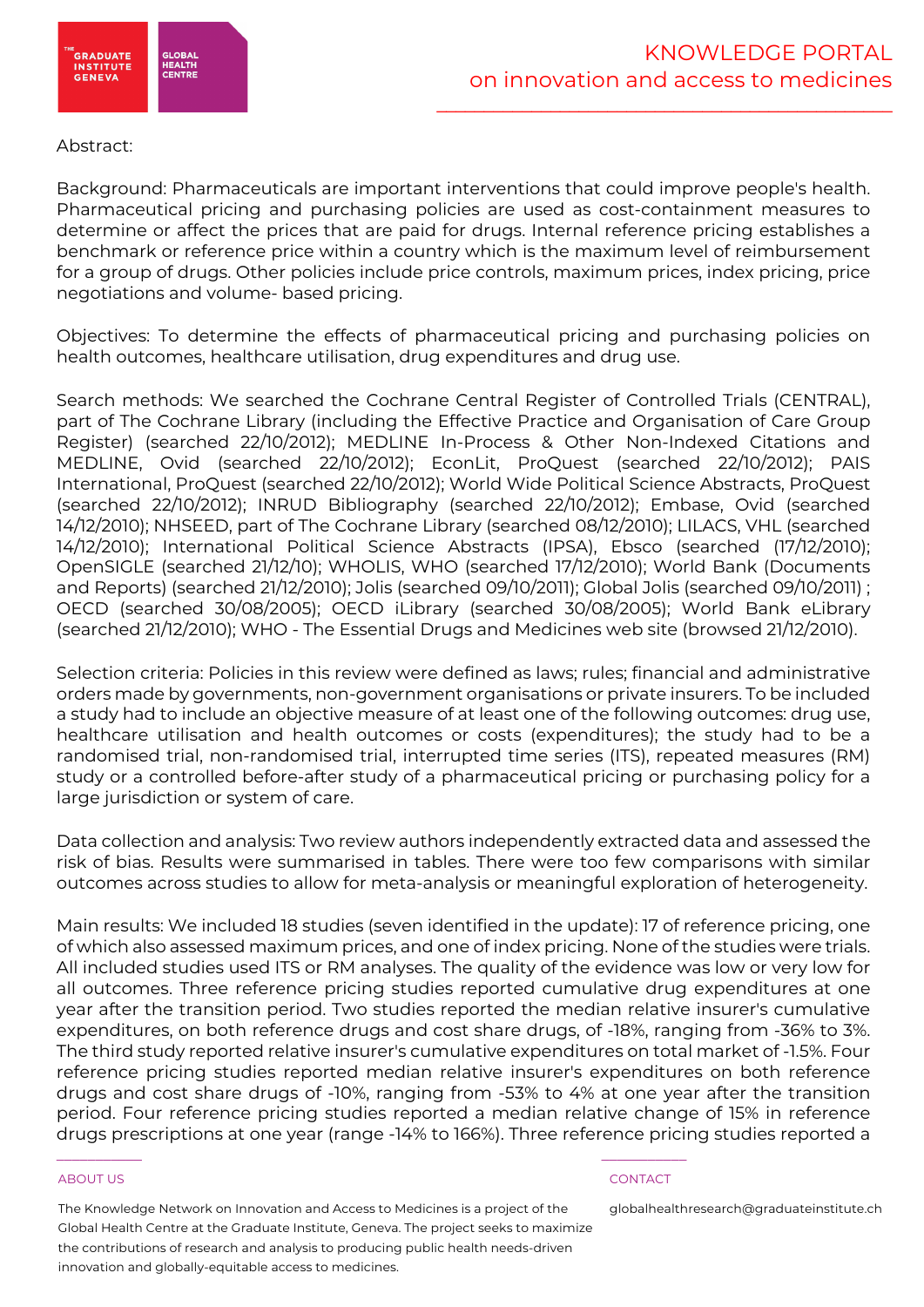.<br>GRADUATE<br>INSTITUTE **HEALTH<br>CENTR GENEVA** 

median relative change of -39% in cost share drugs prescriptions at one year (range -87% to - 17%). One study of index pricing reported a relative change of 55% (95% CI 11% to 98%) in the use of generic drugs and -43% relative change (95% CI -67% to -18%) in brand drugs at six months after the transition period. The same study reported a price change of -5.3% and -1.1% for generic and brand drugs respectively six months after the start of the policy. One study of maximum prices reported a relative change in monthly sales volume of all statins of 21% (95% CI 19% to 24%) after one year of the introduction of this policy. Four studies reported effects on mortality and healthcare utilisation, however they were excluded because of study design limitations.

Authors' conclusions: The majority of the studies of pricing and purchasing policies that met our inclusion criteria evaluated reference pricing. We found that internal reference pricing may reduce expenditures in the short term by shifting drug use from cost share drugs to reference drugs. Reference pricing may reduce related expenditures with effects on reference drugs but the effect on expenditures of cost share drugs is uncertain. Reference pricing may increase the use of reference drugs and may reduce the use of cost share drugs. The analysis and reporting of the effects on patients' drug expenditures were limited in the included studies and administration costs were not reported. Reference pricing effects on health are uncertain due to lack of evidence. The effects of other purchasing and pricing policies are until now uncertain due to sparse evidence. However, index pricing may reduce the use of brand drugs, increase the use of generic drugs, and may also slightly reduce the price of the generic drug when compared with no intervention.

# Link: http://onlinelibrary.wiley.com/doi/10.1002/14651858.CD005979.pub2/full

Adesina, Adebiyi, Veronika J. Wirtz, and Sandra Dratler. 2013. "Reforming Antiretroviral Price Negotiations and Public Procurement: The Mexican Experience." Health Policy and Planning 28 (1): 1–10. https://doi.org/10.1093/heapol/czs015.

Abstract: Since antiretroviral (ARV) medicines represent one of the most costly components of therapy for HIV in middle-income countries, ensuring their efficient procurement is highly relevant. In 2008, Mexico created a national commission for the negotiation of ARV prices to achieve price reductions for their public HIV treatment programmes. The objective of this study is to assess the immediate impact of the creation of the Mexican Commission for Price Negotiation on ARV prices and expenditures. A longitudinal retrospective analysis of procurement prices, volumes and type of the most commonly prescribed ARVs procured by the two largest providers of HIV/AIDS care in Mexico between 2004 and 2009 was carried out. These analyses were combined with 26 semi-structured key informant interviews to identify changes in the procurement process. Prices for ARVs dropped by an average of 38% after the first round of negotiations, indicating that the Commission was successful in price negotiations. However, when compared with other upper-middle-income countries, Mexico continues to pay an average of six times more for ARVs. The Commission's negotiations were successful in achieving lower ARV prices. However, price reduction in upper-middle-income countries suggests that the price decrease in Mexico cannot be entirely attributed to the Commission's first round of negotiations. In addition, key informants identified inefficiencies in the forecasting and procurement processes possibly affecting the efficiency of the negotiation process. A comprehensive approach to improving efficiency in the purchasing and delivery of ARVs is necessary, including a better clarification in the roles and responsibilities of the Commission,

### ABOUT US CONTACT AND RESERVE THE RELEASE OF THE RELEASE OF THE RELEASE OF THE RELEASE OF THE RELEASE OF THE RELEASE OF THE RELEASE OF THE RELEASE OF THE RELEASE OF THE RELEASE OF THE RELEASE OF THE RELEASE OF THE RELEASE O

The Knowledge Network on Innovation and Access to Medicines is a project of the Global Health Centre at the Graduate Institute, Geneva. The project seeks to maximize the contributions of research and analysis to producing public health needs-driven innovation and globally-equitable access to medicines.

 $\frac{1}{2}$  , and the set of the set of the set of the set of the set of the set of the set of the set of the set of the set of the set of the set of the set of the set of the set of the set of the set of the set of the set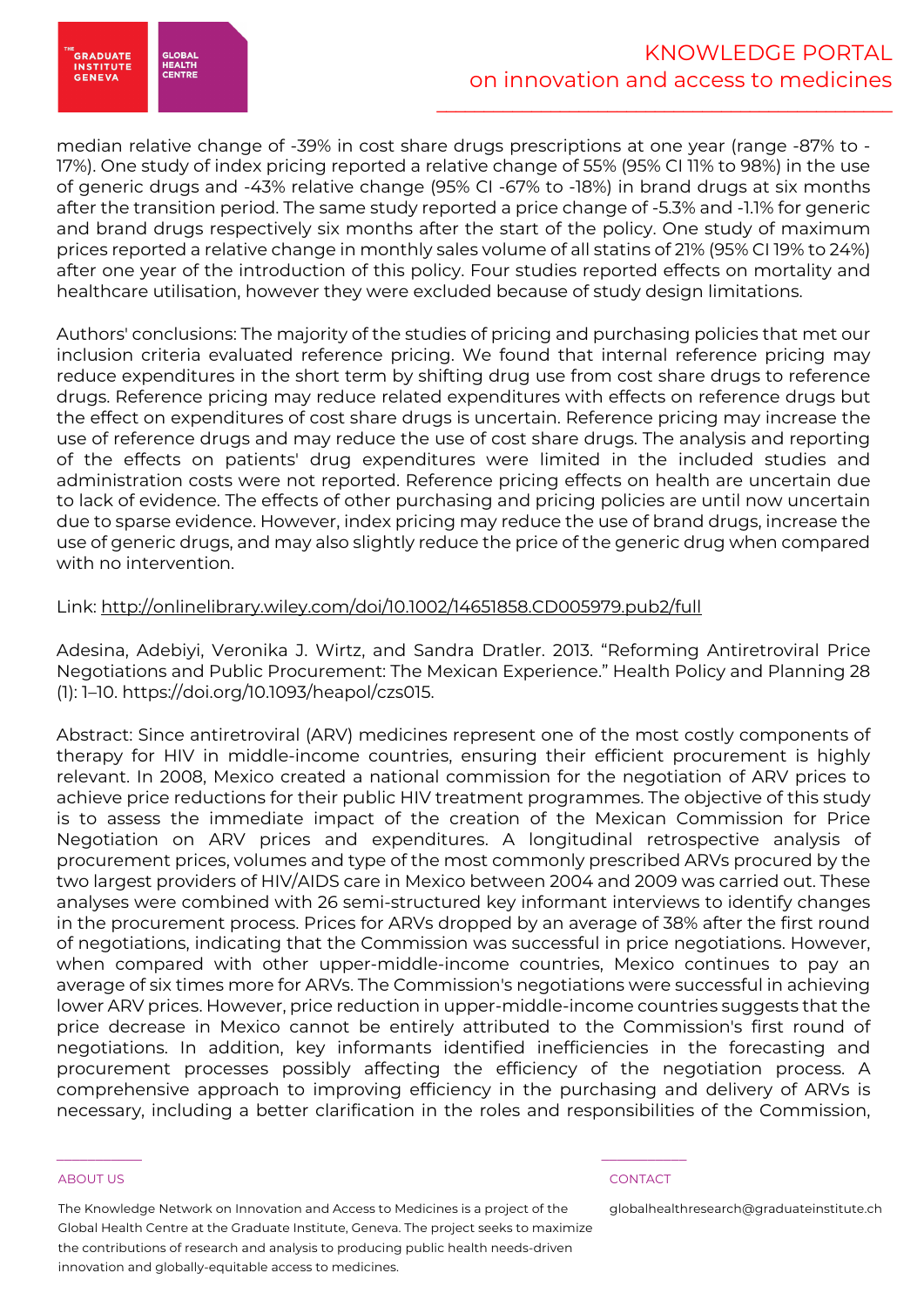

improving supply data collection and integration in forecasting and procurement, and the creation of a support system to monitor and provide feedback on patient ARV use.

# Link: https://academic.oup.com/heapol/article/28/1/1/643825

Babar, Zaheer-Ud-Din, ed. 2015. Pharmaceutical Prices in the 21st Century. ADIS. www.springer.com/de/book/9783319121680.

Abstract: This book provides an overview of the global pharmaceutical pricing policies. Medicines use is increasing globally with the increase in resistant microbes, emergence of new treatments, and because of awareness among consumers. This has resulted in increased drug expenditures globally. As the pharmaceutical market is expanding, a variety of pharmaceutical pricing strategies and policies have been employed by drug companies, state organizations and pharmaceutical pricing authorities.

### Link: http://www.springer.com/de/book/9783319121680

Brekke, Kurt R., Astrid L. Grasdal, and Tor Helge Holmås. 2009. "Regulation and Pricing of Pharmaceuticals: Reference Pricing or Price Cap Regulation?" European Economic Review 53 (2): 170–85. https://doi.org/10.1016/j.euroecorev.2008.03.004.

Abstract: We study the relationship between regulatory regimes and pharmaceutical firms' pricing strategies using a unique policy experiment in Norway, which in 2003 introduced a reference price (RP) system called "index pricing" for a sub-sample of off-patent pharmaceuticals, replacing the existing price cap (PC) regulation. We estimate the effect of the reform using a product level panel dataset, covering the drugs exposed to RP and a large number of drugs still under PC regulation in the time before and after the policy change. Our results show that RP significantly reduces both brand-name and generic prices within the reference group, with the effect being stronger for brand- names. We also identify a negative cross-price effect on therapeutic substitutes not included in the RP system. In terms of policy implications, the results suggest that RP is more effective than PC regulation in lowering drug prices, while the cross-price effect raises a concern about patent protection.

# Link: https://www.sciencedirect.com/science/article/pii/S001429210800024X

Brekke, Kurt R., Tor Helge Holmas, and Odd Rune Straume. 2011. "Reference Pricing, Competition, and Pharmaceutical Expenditures: Theory and Evidence from a Natural Experiment." Journal of Public Economics 95 (7): 624–38. https://doi.org/10.1016/j.jpubeco.2010.11.015.

Abstract: We study the impact of regulation on competition between brand-names and generics and pharmaceutical expenditures using a unique policy experiment in Norway, where reference pricing (RP) replaced price cap regulation in 2003 for a sub-sample of off-patent products. First, we construct a vertical differentiation model to analyze the impact of regulation on prices and market shares of brand-names and generics. Then, we exploit a detailed panel data set at product level covering several off-patent molecules before and after the policy reform. Off-patent drugs not subject to RP serve as our control group. We find that RP

### ABOUT US CONTACT AND RESERVE THE RELEASE OF THE RELEASE OF THE RELEASE OF THE RELEASE OF THE RELEASE OF THE RELEASE OF THE RELEASE OF THE RELEASE OF THE RELEASE OF THE RELEASE OF THE RELEASE OF THE RELEASE OF THE RELEASE O

The Knowledge Network on Innovation and Access to Medicines is a project of the Global Health Centre at the Graduate Institute, Geneva. The project seeks to maximize the contributions of research and analysis to producing public health needs-driven innovation and globally-equitable access to medicines.

 $\frac{1}{2}$  , and the set of the set of the set of the set of the set of the set of the set of the set of the set of the set of the set of the set of the set of the set of the set of the set of the set of the set of the set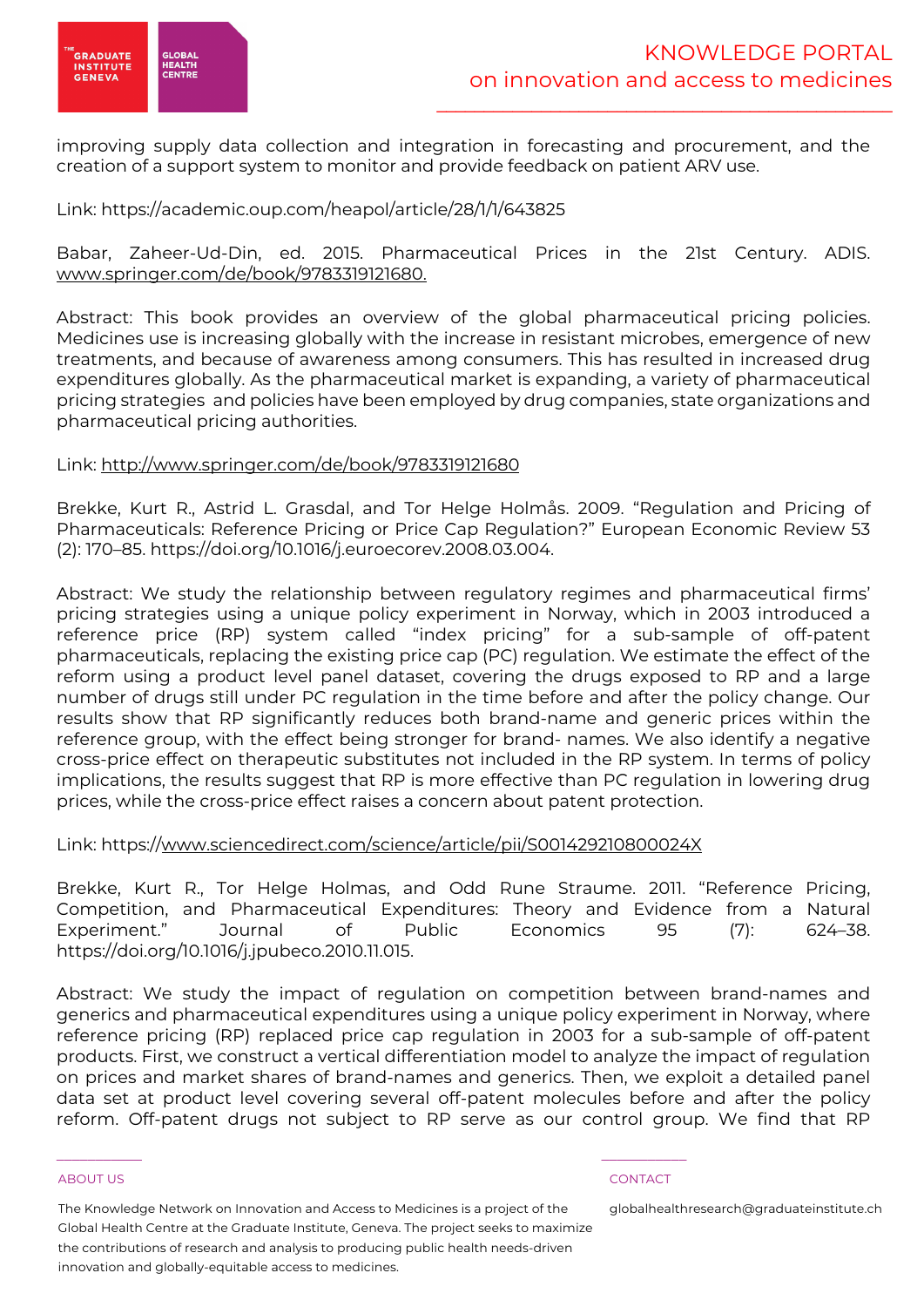

significantly reduces both brand-name and generic prices, and results in significantly lower brand-name market shares. Finally, we show that RP has a strong negative effect on average molecule prices, suggesting significant cost-savings, and that patients' copayments decrease despite the extra surcharges under RP.

# Link: https://www.sciencedirect.com/science/article/pii/S0047272710001751

Brekke, Kurt R., Tor Helge Holmås, and Odd Rune Straume. 2015. "Price Regulation and Parallel Imports of Pharmaceuticals." Journal of Public Economics 129 (September): 92–105. https://doi.org/10.1016/j.jpubeco.2015.08.002.

Abstract: This paper studies the effects of price regulation and parallel imports in the on-patent pharmaceutical market. In a theory model where the producer price is subject to bargaining between the brand-name producer and a distributor, we show that the effects of stricter price regulation crucially depend on whether the producer faces competition from parallel imports. While parallel imports improve the bargaining position of the distributor, price regulation counteracts this effect and may even be profitable for the producer. We test the implications of our model on a unique dataset with information on sales and prices at both producer and retail level for 165 substances over 4 years (2004–2007). We show that stricter price regulation reduces competition from parallel imports, and has no (strictly negative) effect on producer profits in the presence (absence) of parallel imports. Our results suggest that price regulation might improve static efficiency without being harmful for dynamic efficiency in the presence of parallel imports.

# Link: https://www.sciencedirect.com/science/article/pii/S0047272715001371

Chaumont, Claire, Sergio Bautista-Arredondo, Juan José Calva, Roberto Isaac Bahena-González, Gerda Hitz Sánchez-Juárez, Arturo González de Araujo-Muriel, Carlos Magis-Rodríguez, and Mauricio Hernández-Ávila. 2015. "Antiretroviral Purchasing and Prescription Practices in Mexico: Constraints, Challenges and Opportunities." Salud Pública de México 57: s171–82.

Abstract: OBJECTIVE: This study examines the antiretroviral (ARV) market characteristics for drugs procured and prescribed to Mexico's Social Protection System in Health beneficiaries between 2008 and 2013, and compares them with international data.

MATERIALS AND METHODS: Procurement information from the National Center for the Prevention and the Control of HIV/AIDS was analyzed to estimate volumes and prices of key ARV. Annual costs were compared with data from the World Health Organization's Global Price Reporting Mechanism for similar countries. Finally, regimens reported in the ARV Drug Management, Logistics and Surveillance System database were reviewed to identify prescription trends and model ARV expenditures until 2018.

RESULTS: Results show that the first-line ARV market is concentrated among a small number of patented treatments, in which prescription is clinically adequate, but which prices are higher than those paid by similar countries. The current set of legal and structural options available to policy makers to bring prices down is extremely limited.

### ABOUT US CONTACT AND RESERVE THE RELEASE OF THE RELEASE OF THE RELEASE OF THE RELEASE OF THE RELEASE OF THE RELEASE OF THE RELEASE OF THE RELEASE OF THE RELEASE OF THE RELEASE OF THE RELEASE OF THE RELEASE OF THE RELEASE O

The Knowledge Network on Innovation and Access to Medicines is a project of the Global Health Centre at the Graduate Institute, Geneva. The project seeks to maximize the contributions of research and analysis to producing public health needs-driven innovation and globally-equitable access to medicines.

 $\frac{1}{2}$  , and the set of the set of the set of the set of the set of the set of the set of the set of the set of the set of the set of the set of the set of the set of the set of the set of the set of the set of the set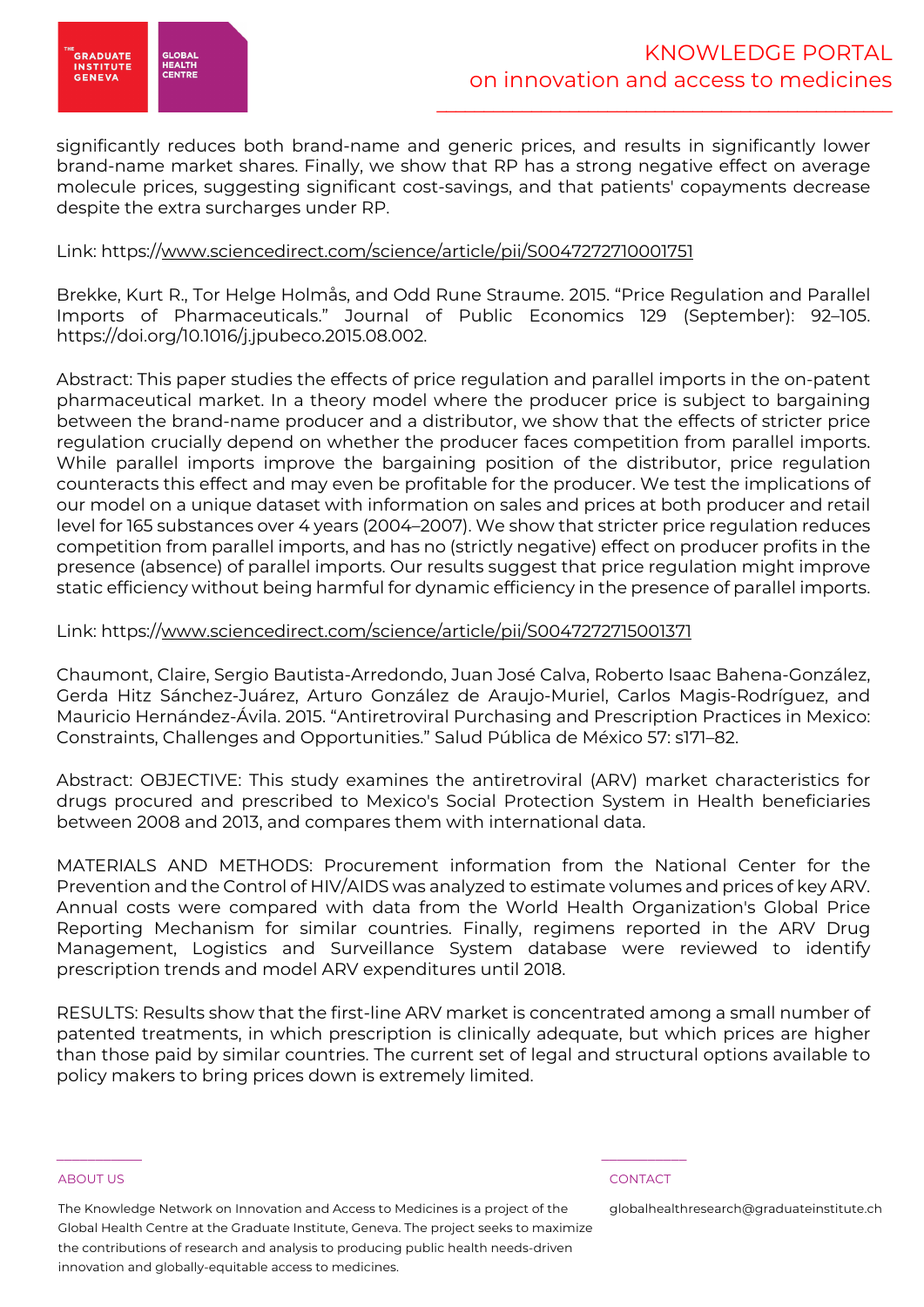

CONCLUSIONS: Different negotiation policies were not successful to decrease ARV high prices in the public health market. The closed list approach had a good impact on prescription quality but was ineffective in reducing prices. The Coordinating Commission for Negotiating the Price of Medicines and other Health Supplies also failed to obtain adequate prices. To maximize purchase efficiency, policy makers should focus on finding long-term legal and political safeguards to counter the high prices imposed by pharmaceutical companies.

# Link: https://scielosp.org/pdf/spm/2015.v57suppl2/s171-s182/en

Danzon, Patricia M., and Li-Wei Chao. 2000. "Does Regulation Drive out Competition in Pharmaceutical Markets?" The Journal of Law and Economics 43 (2): 311–58. https://doi.org/10.1086/467458.

Abstract: Most countries regulate pharmaceutical prices, either directly or indirectly, on the assumption that competition is at best weak in this industry. This paper tests the hypothesis that regulation of manufacturer prices and retail pharmacy margins undermines price competition. We use data from seven countries for 1992 to examine price competition between generic competitors (different manufacturers of the same compound) and therapeutic substitutes (similar compounds) under different regulatory regimes. We find that price competition between generic competitors is significant in unregulated or less regulated markets (United States, United Kingdom, Canada, and Germany) but that regulation undermines generic competition in strict regulatory systems (France, Italy, and Japan). Regulation of retail pharmacy further constrains competition in France, Germany, and Italy. Regulation thus undermines the potential for significant savings on off-patent drugs, which account for a large and growing share of drug expenditures. Evidence of competition between therapeutic substitutes is less conclusive owing to data limitations.

# Link: http://www.journals.uchicago.edu/doi/abs/10.1086/467458

Danzon, Patricia M., Y. Richard Wang, and Liang Wang. 2005. "The Impact of Price Regulation on the Launch Delay of New Drugs—evidence from Twenty-Five Major Markets in the 1990s." Health Economics 14 (3): 269–92. https://doi.org/10.1002/hec.931.

Abstract: We analyze the effect of price regulation on delays in launch of new drugs. Because a low price in one market may 'spill-over' to other markets, through parallel trade and external referencing, manufacturers may rationally prefer longer delay or non-launch to accepting a relatively low price. We analyze the launch in 25 major markets, including 14 EU countries, of 85 new chemical entities (NCEs) launched between 1994 and 1998. Each NCE's expected price and market size in a country are estimated using lagged average price and market size of other drugs in the same (or related) therapeutic class. We estimate a Cox proportional hazard model of launch in each country, relative to first global launch. Only 55% of the potential launches occur. The US leads with 73 launches, followed by Germany (66) and the UK (64). Only 13 NCEs are launched in Japan, 26 in Portugal and 28 in New Zealand. The results indicate that countries with lower expected prices or smaller expected market size have fewer launches and longer launch delays, controlling for per capita income and other country and firm characteristics. Controlling for expected price and volume, country effects for the likely parallel export countries are significantly negative.

### ABOUT US CONTACT AND RESERVE THE RELEASE OF THE RELEASE OF THE RELEASE OF THE RELEASE OF THE RELEASE OF THE RELEASE OF THE RELEASE OF THE RELEASE OF THE RELEASE OF THE RELEASE OF THE RELEASE OF THE RELEASE OF THE RELEASE O

The Knowledge Network on Innovation and Access to Medicines is a project of the Global Health Centre at the Graduate Institute, Geneva. The project seeks to maximize the contributions of research and analysis to producing public health needs-driven innovation and globally-equitable access to medicines.

 $\frac{1}{2}$  , and the set of the set of the set of the set of the set of the set of the set of the set of the set of the set of the set of the set of the set of the set of the set of the set of the set of the set of the set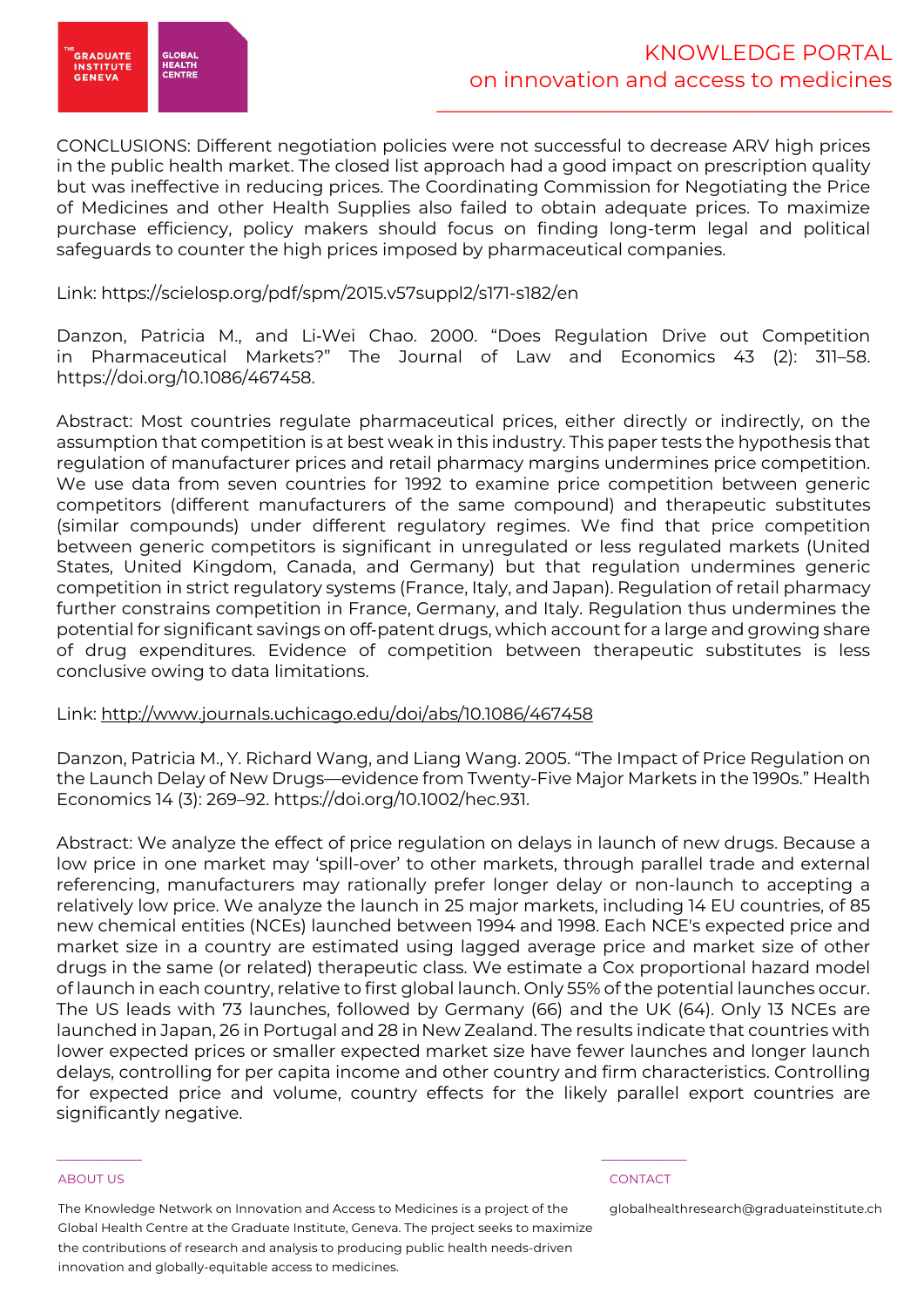

# Link: http://onlinelibrary.wiley.com/doi/10.1002/hec.931/abstract

Ess, Silvia M., Sebastian Schneeweiss, and Thomas D. Szucs. 2003. "European Healthcare Policies for Controlling Drug Expenditure." PharmacoEconomics 21 (2): 89–103. https://doi.org/10.2165/00019053-200321020-00002.

Abstract: In the last 20 years, expenditures on pharmaceuticals — as well as total health expenditures — have grown faster than the gross national product in all European countries. The aim of this paper was to review policies that European governments apply to reduce or at least slow down public expenditure on pharmaceutical products. Such policies can target the industry, the wholesalers and retailers, prescribers, and patients. The objectives of pharmaceutical policies are multidimensional and must take into account issues relating to public health, public expenditure and industrial incentives. Both price levels and consumption patterns determine the level of total drug expenditure in a particular country, and both factors vary greatly across countries. Licensing and pricing policies intend to influence the supply side. Three types of pricing policies can be recognised: product price control, reference pricing and profit control. Profit control is mainly used in the UK. Reference pricing systems were first used in Germany and The Netherlands and are being considered in other countries. Product price control is still the most common method for establishing the price of drugs. For the aim of fiscal consolidation, price-freeze and price-cut measures have been frequently used in the 1980s and 1990s. They have affected all types of schemes. For drug wholesalers and retailers, most governments have defined profit margins. The differences in price levels as well as the introduction of a Single European Pharmaceutical Market has led to the phenomenon of parallel imports among member countries of the European Union. This may be facilitated by larger and more powerful wholesalers and the vertical integration between wholesalers and retailers. To control costs, the use of generic drugs is encouraged in most countries, but only few countries allow pharmacists to substitute generic drugs for proprietary brands. Various interventions are used to reduce the patients' demand for drugs by either denying or limiting reimbursement of products and providing an incentive for patients to reduce their consumption of drugs. These interventions include defining a list either of drugs reimbursed (positive list) or one of drugs not reimbursed (negative list), and patient co-payments, which require patients to pay a proportion of the cost of a prescribed product or a fixed charge. Policies intended to affect physicians' prescribing behaviour include guidelines, information (about price and less expensive alternatives) and feedback, and the use of budgetary restrictions.

Link: https://link.springer.com/article/10.2165/00019053-200321020-00002

 $\frac{1}{2}$  , and the set of the set of the set of the set of the set of the set of the set of the set of the set of the set of the set of the set of the set of the set of the set of the set of the set of the set of the set

Ford, Nathan, David Wilson, Gabriela Costa Chaves, Michel Lotrowska, and Kannikar Kijtiwatchakul. 2007. "Sustaining Access to Antiretroviral Therapy in the Less-Developed World: Lessons from Brazil and Thailand." AIDS 21 (July): S21. https://doi.org/10.1097/01.aids.0000279703.78685.a6.

Abstract: ANTIRETROVIRAL ROLLOUT IN BRAZIL AND THAILAND: Brazil and Thailand are among few developing countries to achieve universal access to antiretroviral therapy. Three factors were critical to this success: legislation for free access to treatment; public sector capacity to manufacture medicines; and strong civil society action to support government initiatives to improve access.

### ABOUT US CONTACT AND RESERVE THE RELEASE OF THE RELEASE OF THE RELEASE OF THE RELEASE OF THE RELEASE OF THE RELEASE OF THE RELEASE OF THE RELEASE OF THE RELEASE OF THE RELEASE OF THE RELEASE OF THE RELEASE OF THE RELEASE O

The Knowledge Network on Innovation and Access to Medicines is a project of the Global Health Centre at the Graduate Institute, Geneva. The project seeks to maximize the contributions of research and analysis to producing public health needs-driven innovation and globally-equitable access to medicines.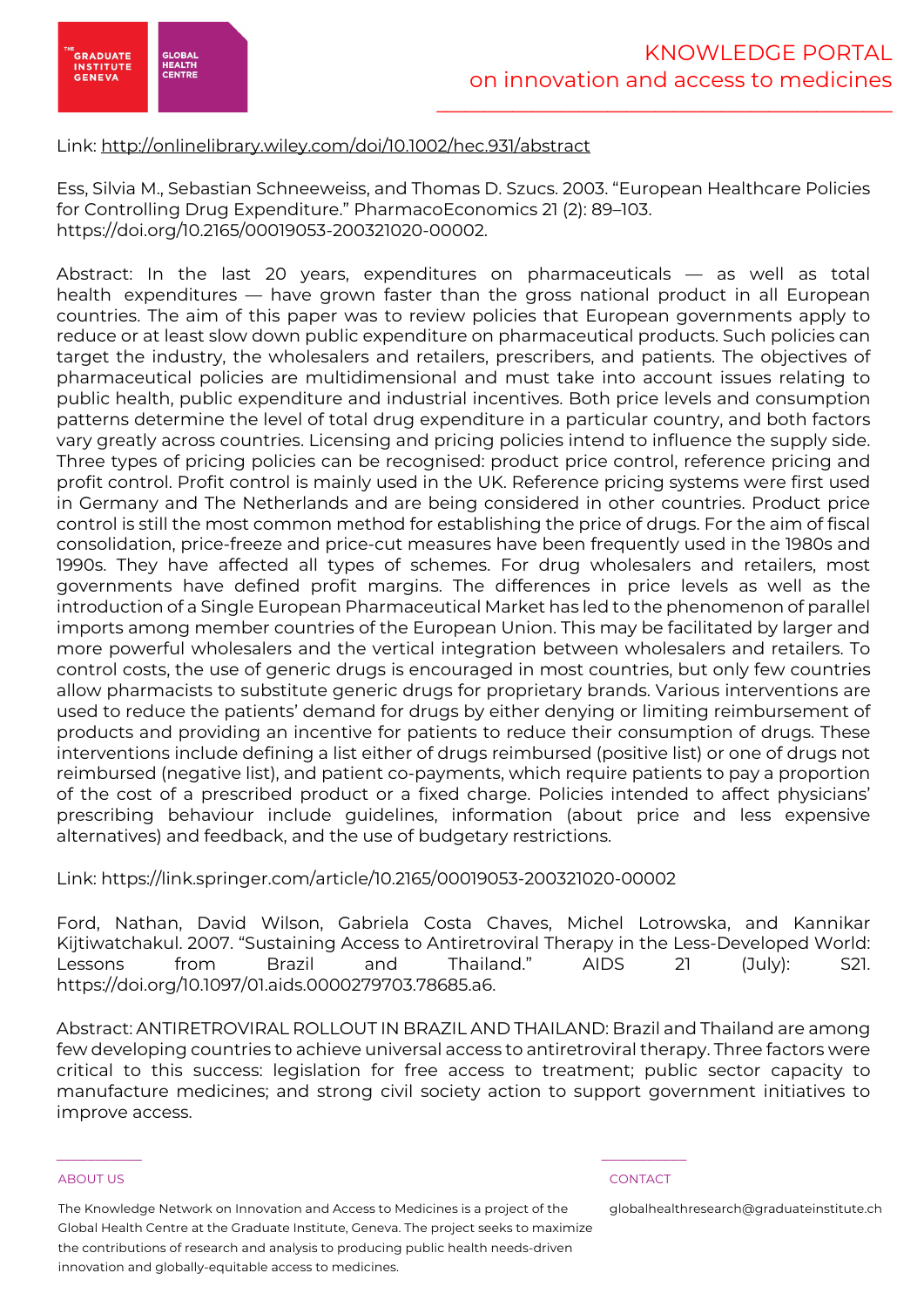

LOCAL PRODUCTION OF AFFORDABLE, NON-PATENTED DRUGS: Many older antiretroviral drugs are not patented in either country and affordable generic versions are manufactured by local pharmaceutical institutes.

EFFORTS TO ENSURE ACCESS TO EXPENSIVE, PATENTED DRUGS: Developing countries were not required to grant patents on medicines until 2005, but under US government threats of trade sanctions, Thailand and Brazil began doing so at least ten years prior to this date. Brazil has used price negotiations with multi-national pharmaceutical companies to lower the price of newer patented antiretrovirals. However, the prices obtained by this approach remain unaffordable. Thailand recently employed compulsory licensing for two antiretrovirals, obtaining substantial price reductions, both for generic and brand products. Following Thailand's example, Brazil has issued its first compulsory license.

LESSONS LEARNED: Middle-income countries are unable to pay the high prices of multinational pharmaceutical companies. By relying on negotiations with companies, Brazil pays up to four times more for some drugs compared with prices available internationally. Compulsory licensing has brought treatment with newer antiretrovirals within reach in Thailand, but has resulted in pressure from industry and the US government. An informed and engaged civil society is essential to support governments in putting health before trade.

Link:https://journals.lww.com/aidsonline/fulltext/2007/07004/Sustaining\_access\_to\_antiretrovir al\_therapy\_i n\_the.4.aspx

Gómez-Dantés, Octavio, Veronika J Wirtz, Michael R Reich, Paulina Terrazas, and Maki Ortiz. 2012. "A New Entity for the Negotiation of Public Procurement Prices for Patented Medicines in Mexico." Bulletin of the World Health Organization 90 (10): 788–92. https://doi.org/10.2471/BLT.12.106633.

Abstract: Problem As countries expand health insurance coverage, their expenditures on medicines increase. To address this problem, WHO has recommended that every country draw up a list of essential medicines. Although most medicines on the list are generics, in many countries patented medicines represent a substantial portion of pharmaceutical expenditure.

Approach To help control expenditure on patented medicines, in 2008 the Mexican Government created the Coordinating Commission for Negotiating the Price of Medicines and other Health Inputs (CCPNM), whose role, as the name suggests, is to enter into price negotiations with drug manufacturers for patented drugs on Mexico's list of essential medicines.

Local setting Mexico's public expenditure on pharmaceuticals has increased substantially in the past decade owing to government efforts to achieve universal health-care coverage through Seguro Popular, an insurance programme introduced in 2004 that guarantees access to a comprehensive package of health services and medicines.

Relevant changes Since 2008, the CCPNM has improved procurement practices in Mexico's public health institutions and has achieved significant price reductions resulting in substantial savings in public pharmaceutical expenditure.

### ABOUT US CONTACT AND RESERVE THE RELEASE OF THE RELEASE OF THE RELEASE OF THE RELEASE OF THE RELEASE OF THE RELEASE OF THE RELEASE OF THE RELEASE OF THE RELEASE OF THE RELEASE OF THE RELEASE OF THE RELEASE OF THE RELEASE O

The Knowledge Network on Innovation and Access to Medicines is a project of the Global Health Centre at the Graduate Institute, Geneva. The project seeks to maximize the contributions of research and analysis to producing public health needs-driven innovation and globally-equitable access to medicines.

 $\frac{1}{2}$  , and the set of the set of the set of the set of the set of the set of the set of the set of the set of the set of the set of the set of the set of the set of the set of the set of the set of the set of the set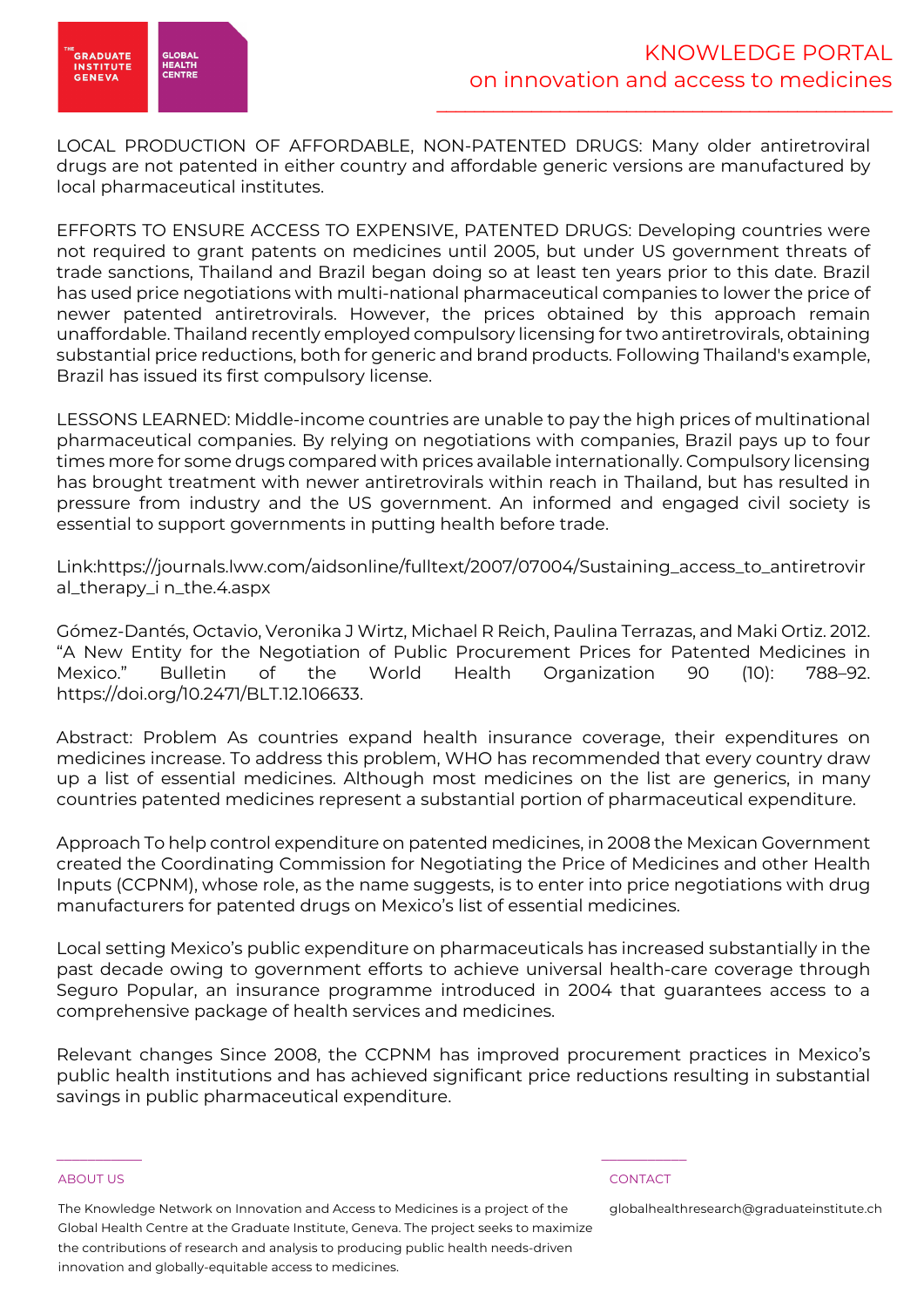

Lessons learnt The CCPNM has successfully changed the landscape of price negotiation for patented medicines in Mexico. However, it is also facing challenges, including a lack of explicit indicators to assess CCPNM performance; a shortage of permanent staff with sufficient technical expertise; poor coordination among institutions in preparing background materials for the annual negotiation process in a timely manner; insufficient communication among committees and institutions; and a lack of political support to ensure the sustainability of the CCPNM.

# Link: https://www.ncbi.nlm.nih.gov/pmc/articles/PMC3471060/

Håkonsen, Helle, Anne Marie Horn, and Else-Lydia Toverud. 2009. "Price Control as a Strategy for Pharmaceutical Cost containment—What Has Been Achieved in Norway in the Period 1994– 2004?" Health Policy 90 (2): 277–85. https://doi.org/10.1016/j.healthpol.2008.09.018.

Abstract: Objectives: To describe and evaluate the different price control strategies implemented in Norway after its accession to the European Economic Area (1994–2004).

Methods: Interviews with ten key persons who had broad insight into the field in question were held. All the available literature was reviewed.

Results: Direct price control involving international reference pricing of prescription drugs, and the subsequent price revisions, that occurred from the year 2000 onwards, resulted in predictable and substantial price reductions. With respect to the indirect methods which targeted the off-patent market, the price reductions resulting from reference-based pricing (1993–2000) were only marginal and the achieved savings derived mainly from increased patients' charges. The introduction of generic substitution in 2001 led to increased market shares for non-branded products, but discounts from the manufacturers were not reflected in retail prices. An index price system (2003–2004) was therefore created; but as it entailed negative economical incentives for the pharmacy chains, the price changes did not meet the expectations.

Conclusion: The direct pricing strategy, i.e. the international reference pricing, was considered to be the most successful method. In contrast, due to the unpredictability of the market situation, the resulting effects of the indirect methods, i.e. reference-based pricing, generic substitution, and index pricing, were more limited.

# Link: http://www.healthpolicyjrnl.com/article/S0168-8510(08)00220-0/abstract

Hassali, Mohamed Azmi, Ching Siang Tan, Zhi Yen Wong, Fahad Saleem, and Alian A. Alrasheedy. 2015. "Pharmaceutical Pricing in Malaysia." In Pharmaceutical Prices in the 21st Century, 171–88. Adis, Cham. https://doi.org/10.1007/978-3-319-12169-7\_10.

Abstract: Malaysia's healthcare system consists of two sectors namely public and private sector. Ministry of Health (MOH) is the main agency providing healthcare services in public sector. Malaysia pharmaceutical market is dominated by prescription drugs that account for approximately 60 % of the pharmaceutical market share by value. There is no price control mechanism for pharmaceuticals in Malaysia. In fact, drug prices are not regulated in Malaysia and it is left to market forces to foster competition. However, in public sector, few price control

### ABOUT US CONTACT AND RESERVE THE RELEASE OF THE RELEASE OF THE RELEASE OF THE RELEASE OF THE RELEASE OF THE RELEASE OF THE RELEASE OF THE RELEASE OF THE RELEASE OF THE RELEASE OF THE RELEASE OF THE RELEASE OF THE RELEASE O

The Knowledge Network on Innovation and Access to Medicines is a project of the Global Health Centre at the Graduate Institute, Geneva. The project seeks to maximize the contributions of research and analysis to producing public health needs-driven innovation and globally-equitable access to medicines.

 $\frac{1}{2}$  , and the set of the set of the set of the set of the set of the set of the set of the set of the set of the set of the set of the set of the set of the set of the set of the set of the set of the set of the set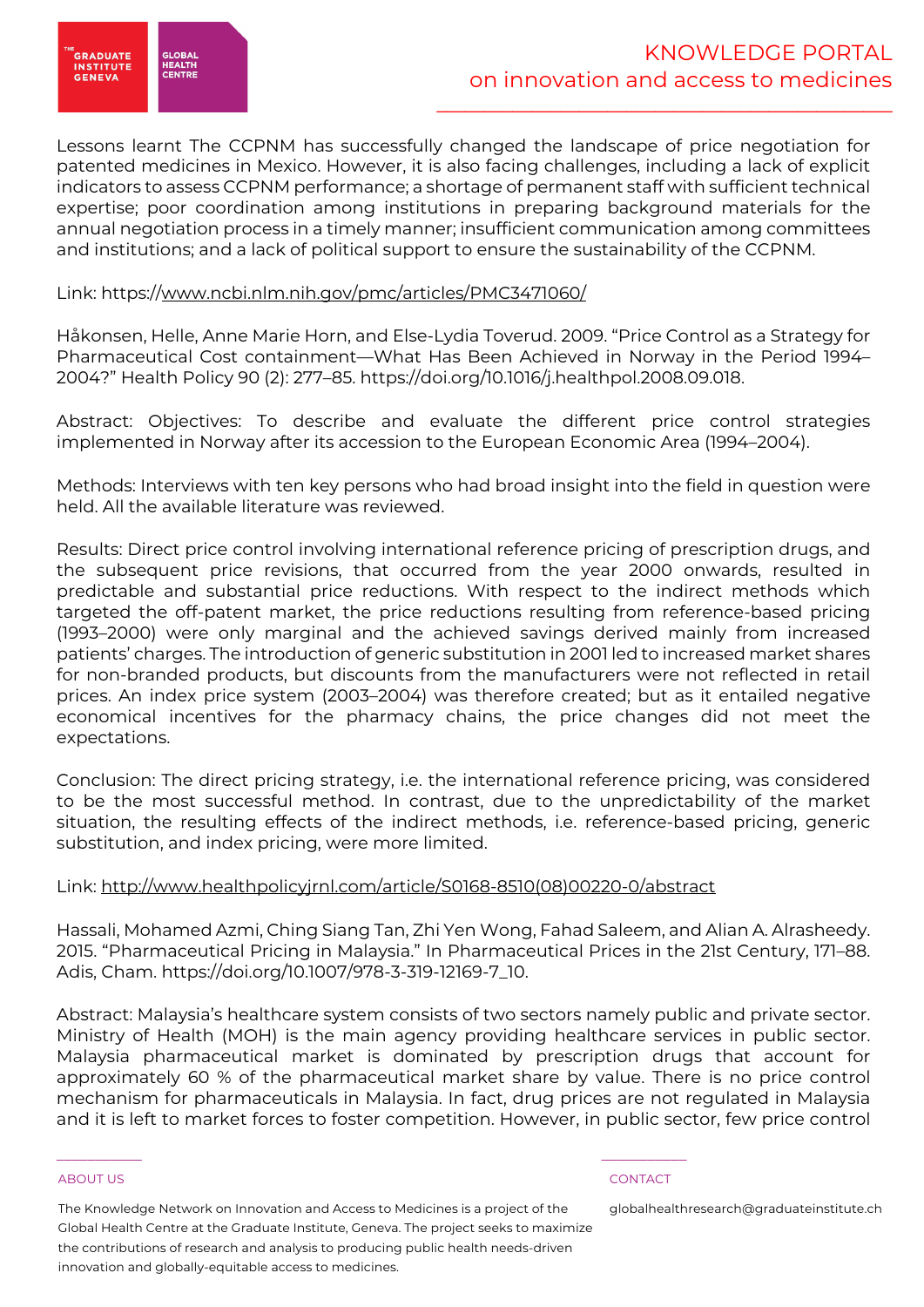

strategies are employed by MOH to ensure fair, reasonable, affordable and stable prices of drugs. Despite various strategies formulated, there are challenges that need to be addressed. In public sector, the main challenges include escalating cost of pharmaceuticals as a result of privatization of Government Medical Store, lack of implementation of pro-generics policies and overlapping role of Malaysian Health Technology Assessment (MaHTAS) and Pharmacoeconomic Unit at Pharmaceutical Service Division (PSD) in cost-effectiveness evaluation of drugs. Similarly, in private sector, majority of the private health care providers would not follow the recommended retail price in selling medicines. In conclusion, there are several challenges that need be addressed in order to have a good pharmaceutical pricing strategy in Malaysia.

Link: https://link.springer.com/chapter/10.1007/978-3-319-12169-7\_10

Hassett, Kevin A. 2004. "Price Controls and the Evolution of Pharmaceutical Markets (Preliminary)." http://www.who.int/intellectualproperty/news/en/Submission-Hassett.pdf.

Abstract: Many countries have essentially nationalized their health care systems. One byproduct of this is that pharmaceutical prices and volumes (utilization) are the subjects of explicit government directives and decisions, rather than the outcome of a market process. This paper synthesizes the substantial economic literature that has emerged that has studied the impact of these factors. Evidence suggests that drug prices and volumes are significantly lower outside the U.S. than they are inside the U.S. There is also evidence that these lower volumes are associated with trade factors. Domestic generic manufacturers often control a large share of the domestic generic market, often leading to an inefficient use of limited healthcare resources by governments with price controlled markets. The paper provides commentary on the literature that tracks the impact of lower revenue pharmaceutical research. That literature suggests that revenue reductions lead to reduced research and development activity and less drug discovery. The final section evaluates the impact of reduced drug discovery on health costs and outcomes, highlighting key evidence that the foreign price controls have significant human and economic costs associated with them.

# Link: http://www.who.int/intellectualproperty/news/en/Submission-Hassett.pdf

Kaiser, Ulrich, Susan J. Mendez, Thomas Rønde, and Hannes Ullrich. 2014. "Regulation of Pharmaceutical Prices: Evidence from a Reference Price Reform in Denmark." Journal of Health Economics 36 (July): 174–87. https://doi.org/10.1016/j.jhealeco.2014.04.003.

Abstract: Reference price systems for prescription drugs constitute widely adopted cost containment tools. Under these regimes, patients co-pay a fraction of the difference between a drug's pharmacy retail price and a reference price that is set by the government. Reference prices are either externally (based on drug prices in other countries) or internally (based on domestic drug prices) determined. We study the effects of a change from external to internal reference pricing in Denmark in 2005. We find that the reform led to substantial reductions in retail prices, reference prices and patient co- payments as well as to sizable decreases in overall producer revenues and health care expenditures. The reform induced consumers to substitute away from branded drugs for which we estimate strong preferences. The increase in consumer welfare due to the reform therefore depends on whether or not we take perceived quality differences into account in its calculation.

### ABOUT US CONTACT AND RESERVE THE RELEASE OF THE RELEASE OF THE RELEASE OF THE RELEASE OF THE RELEASE OF THE RELEASE OF THE RELEASE OF THE RELEASE OF THE RELEASE OF THE RELEASE OF THE RELEASE OF THE RELEASE OF THE RELEASE O

The Knowledge Network on Innovation and Access to Medicines is a project of the Global Health Centre at the Graduate Institute, Geneva. The project seeks to maximize the contributions of research and analysis to producing public health needs-driven innovation and globally-equitable access to medicines.

 $\frac{1}{2}$  , and the set of the set of the set of the set of the set of the set of the set of the set of the set of the set of the set of the set of the set of the set of the set of the set of the set of the set of the set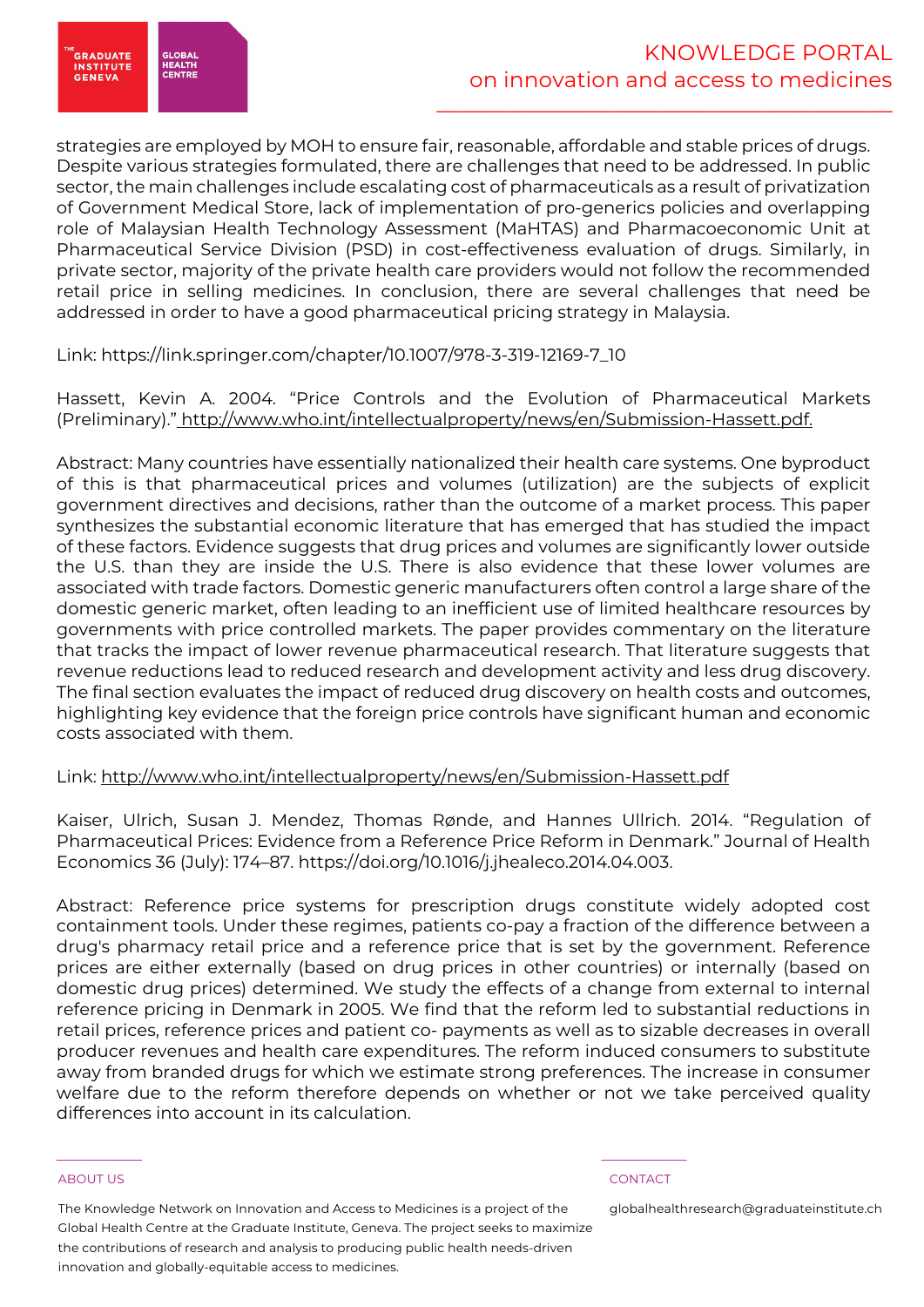

# Link: https://www.sciencedirect.com/science/article/pii/S0167629614000460

Kaplan, Warren A., Lindsay Sarah Ritz, Marie Vitello, and Veronika J. Wirtz. 2012. "Policies to Promote Use of Generic Medicines in Low and Middle Income Countries: A Review of Published Literature, 2000–2010." Health Policy 106 (3): 211–24. https://doi.org/10.1016/j.healthpol.2012.04.015.

Abstract: Objective: Review the literature on the impact of policies designed to enhance uptake of generic medicines in low and middle income countries (LMICs).

Methods: We searched for publications related to generic medicines policies (January 2000– March 2010) and did a bibliometric, descriptive analysis of the dataset in addition to an analysis of studies evaluating the impact of pro-generic policies. We repeated a subset of this larger search in January 2012.

Results: Of the 4994 articles screened, 315 (6.3%) full-text publications were related to generic medicines policies. Of these 315, 236 (75%) dealt with generic medicine policies in high-income countries, and 79 (25%) with policies in LMICs. In total, we found only 10 evaluation studies looking at the impact of competition, trade, pricing and prescribing policies on generic medicine price and/or volume. Key barriers to implementing generic medicine policies in LMICs are negative perceptions of stakeholders (e.g., generics are of lower quality) plus perverse private sector financial incentives to sell products with the highest profit margin. Other relevant barriers are legal/regulatory, such as the absence of generic substitution regulations. There also exists a general difficulty in promoting generics due to a lack of transparency in the pharmaceutical supply and distribution system, for example, a lack of price information provided by health care provider organizations to physicians.

Conclusion: There is little policy evaluation to determine which pro-generic policies increase generic medicines utilization in LMICs. Ensuring a functioning medicines regulation authority, creating a reasonably robust market of generic medicines and aligning incentives for physicians, consumers and drug sellers are necessary prerequisites for increasing the uptake and use of generic medicines.

# Link: http://www.healthpolicyjrnl.com/article/S0168-8510(12)00132-7/abstract

Kyle, Margaret K. 2007. "Pharmaceutical Price Controls and Entry Strategies." The Review of Economics and Statistics 89 (1): 88–99. https://doi.org/10.1162/rest.89.1.88.

Abstract: This paper finds that the use of price controls has a statistically and quantitatively important effect on the extent and timing of the launch of new drugs. Firms headquartered in countries that regulate price reach fewer markets than those in countries without price controls. Companies avoid price-controlled markets, and are less likely to introduce products in additional markets after entering a price-controlled country. Launches into low-price European countries are further delayed following legalization of parallel imports. The results suggest that price regulation in one country affects entry into other countries, and may affect the strategies of domestic firms.

### ABOUT US CONTACT AND RESERVE THE RELEASE OF THE RELEASE OF THE RELEASE OF THE RELEASE OF THE RELEASE OF THE RELEASE OF THE RELEASE OF THE RELEASE OF THE RELEASE OF THE RELEASE OF THE RELEASE OF THE RELEASE OF THE RELEASE O

The Knowledge Network on Innovation and Access to Medicines is a project of the Global Health Centre at the Graduate Institute, Geneva. The project seeks to maximize the contributions of research and analysis to producing public health needs-driven innovation and globally-equitable access to medicines.

 $\frac{1}{2}$  , and the set of the set of the set of the set of the set of the set of the set of the set of the set of the set of the set of the set of the set of the set of the set of the set of the set of the set of the set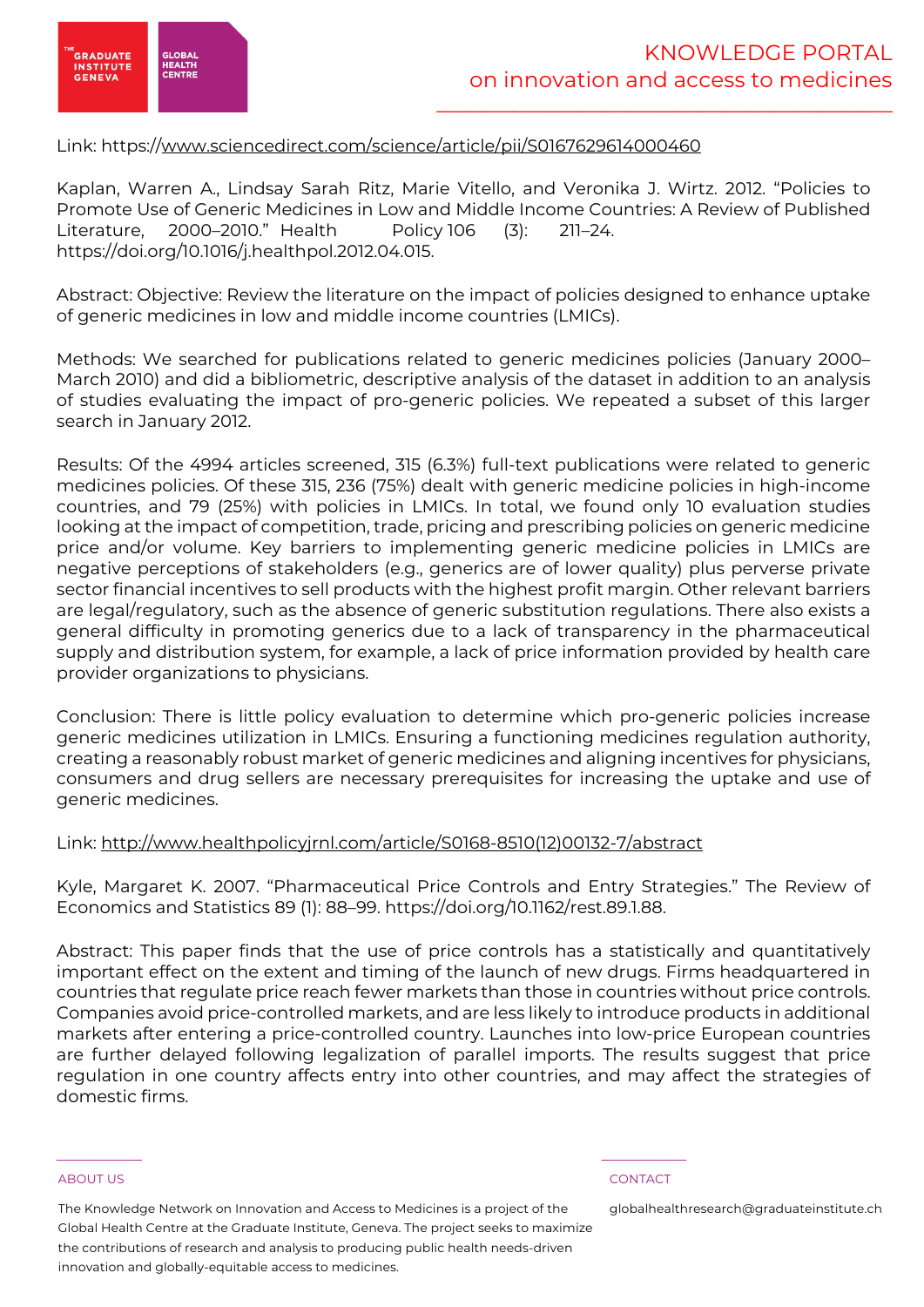

# Link: https://www.mitpressjournals.org/doi/10.1162/rest.89.1.88

Lambrelli, Dimitra, and Owen O'Donnell. 2011. "The Impotence of Price Controls: Failed Attempts to Constrain Pharmaceutical Expenditures in Greece." Health Policy 101 (2): 162–71. https://doi.org/10.1016/j.healthpol.2010.08.023.

Abstract: Background: While the prices of pharmaceuticals are relatively low in Greece, expenditure on them is growing more rapidly than almost anywhere else in the European Union.

Objective: To describe and explain the rise in drug expenditures through decomposition of the increase into the contribution of changes in prices, in volumes and a product-mix effect.

Methods: The decomposition of the growth in pharmaceutical expenditures in Greece over the period 1991–2006 was conducted using data from the largest social insurance fund (IKA) that covers more than 50% of the population.

Results: Real drug spending increased by 285%, despite a 58% decrease in the relative price of pharmaceuticals. The increase in expenditure is mainly attributable to a switch to more innovative, but more expensive, pharmaceuticals, indicated by a product-mix residual of 493% in the decomposition. A rising volume of drugs also plays a role, and this is due to an increase in the number of prescriptions issued per doctor visit, rather than an increase in the number of visits or the population size.

Conclusions: Rising pharmaceutical expenditures are strongly determined by physicians' prescribing behaviour, which is not subject to any monitoring and for which there are no incentives to be cost conscious.

Link: http://www.healthpolicyjrnl.com/article/S0168-8510(10)00257-5/abstract

Leopold, Christine, Sabine Vogler, A. K. Mantel-Teeuwisse, Kees de Joncheere, H. G. M. Leufkens, and Richard Laing. 2012. "Differences in External Price Referencing in Europe—A Descriptive Overview." Health Policy 104 (1): 50–60. https://doi.org/10.1016/j.healthpol.2011.09.008.

Abstract: Objective: This study aimed to provide an up-to-date description as well as comparative analysis of the national characteristics of pharmaceutical external price referencing (EPR) in Europe.

Methods: Review of the country-specific PPRI (Pharmaceutical Pricing and Reimbursement Information) Pharma Profiles written by representatives of the PPRI Network. The Profiles were analysed according to predefined criteria.

Results: Of 28 analysed European countries 24 applied EPR in 2010. The majority of countries have statutory rules to implement EPR. Most countries had less than 10 countries in their reference baskets. Higher income countries tend to include higher income countries in their basket, whereas lower income countries refer to lower income countries. Taking the average price of all countries in the basket as the basis to calculate the national price was the most

### ABOUT US CONTACT AND RESERVE THE RELEASE OF THE RELEASE OF THE RELEASE OF THE RELEASE OF THE RELEASE OF THE RELEASE OF THE RELEASE OF THE RELEASE OF THE RELEASE OF THE RELEASE OF THE RELEASE OF THE RELEASE OF THE RELEASE O

The Knowledge Network on Innovation and Access to Medicines is a project of the Global Health Centre at the Graduate Institute, Geneva. The project seeks to maximize the contributions of research and analysis to producing public health needs-driven innovation and globally-equitable access to medicines.

 $\frac{1}{2}$  , and the set of the set of the set of the set of the set of the set of the set of the set of the set of the set of the set of the set of the set of the set of the set of the set of the set of the set of the set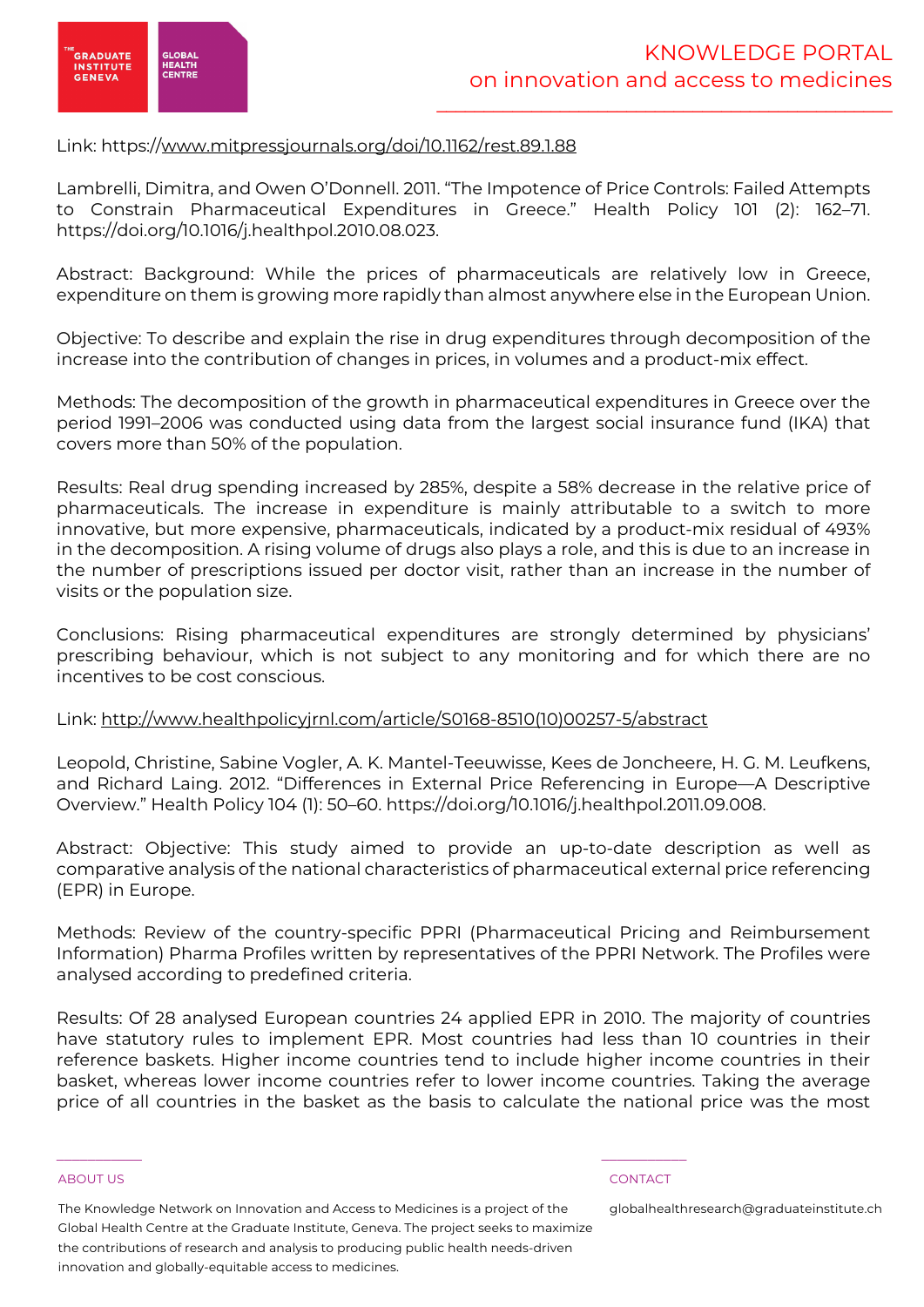

common strategy (n = 8). The methodology of EPR has changed in most European countries over the past 10 years ( $n = 19$ ).

Conclusions: EPR is a widely used pricing policy in Europe and is still actively used as well as adjusted by national authorities. However, we still see room for improvement by implementing more detailed legislations in terms of the revision of prices and by identifying alternative countries in case a product is not on the market. We also see the need for formal information sharing (e.g. congresses dedicated to pricing strategies and systems) with other public pricing authorities to learn about the different EPR methodologies as well as the national experiences. These congresses might also give room to better understand national pricing methods including discussions on possible limitations of these pricing methods.

# Link: https://www.sciencedirect.com/science/article/pii/S0168851011001953?via%3Dihub

Menon, Devidas. 2001. "Pharmaceutical Cost Control In Canada: Does It Work?" Health Affairs 20 (3): 92–103. https://doi.org/10.1377/hlthaff.20.3.92.

Abstract: Governments in Canada have instituted mechanisms intended to control drug prices. These include the establishment of a semi-judicial body by the federal government to control factory-gate prices and of various measures at the provincial level, such as formulary management, use of generics, reference-based pricing, price freezes, and limits on markups. To a large extent, these measures have been effective in price control. Total drug spending in the country continues to rise, however; clearly, mechanisms other than price controls will need to be developed if drug spending is to be better managed.

# Link: https://www.healthaffairs.org/doi/full/10.1377/hlthaff.20.3.92

Mrazek, Monique F. 2002. "Comparative Approaches to Pharmaceutical Price Regulation in the European Union." Croatian Medical Journal 43 (4): 453–61.

Abstract: AIM: To review pharmaceutical price regulation methods in countries of the European Union (EU), in terms of the anticipated impact of regulation on pharmaceutical expenditures and evidence of actual outcomes.

METHOD: An extensive search was performed of medical and economic studies on regulatory interventions specifically targeting pharmaceutical prices in EU countries, published between January 1990 and April 2002. Both peer-reviewed and "gray" literature were systematically reviewed.

RESULTS: Four principle approaches to pharmaceutical price regulation with some methodological differences were identified in EU countries, as follows: fixed pricing, costeffectiveness pricing, profit controls, and reference pricing. Actual evidence of the impact of price regulation was limited in many of these countries. Cross-country comparisons suggested that limiting the rise of pharmaceutical prices did not equate to controlling the rise of pharmaceutical expenditures because of the volume effect of utilization.

### ABOUT US CONTACT AND RESERVE THE RELEASE OF THE RELEASE OF THE RELEASE OF THE RELEASE OF THE RELEASE OF THE RELEASE OF THE RELEASE OF THE RELEASE OF THE RELEASE OF THE RELEASE OF THE RELEASE OF THE RELEASE OF THE RELEASE O

The Knowledge Network on Innovation and Access to Medicines is a project of the Global Health Centre at the Graduate Institute, Geneva. The project seeks to maximize the contributions of research and analysis to producing public health needs-driven innovation and globally-equitable access to medicines.

 $\frac{1}{2}$  , and the set of the set of the set of the set of the set of the set of the set of the set of the set of the set of the set of the set of the set of the set of the set of the set of the set of the set of the set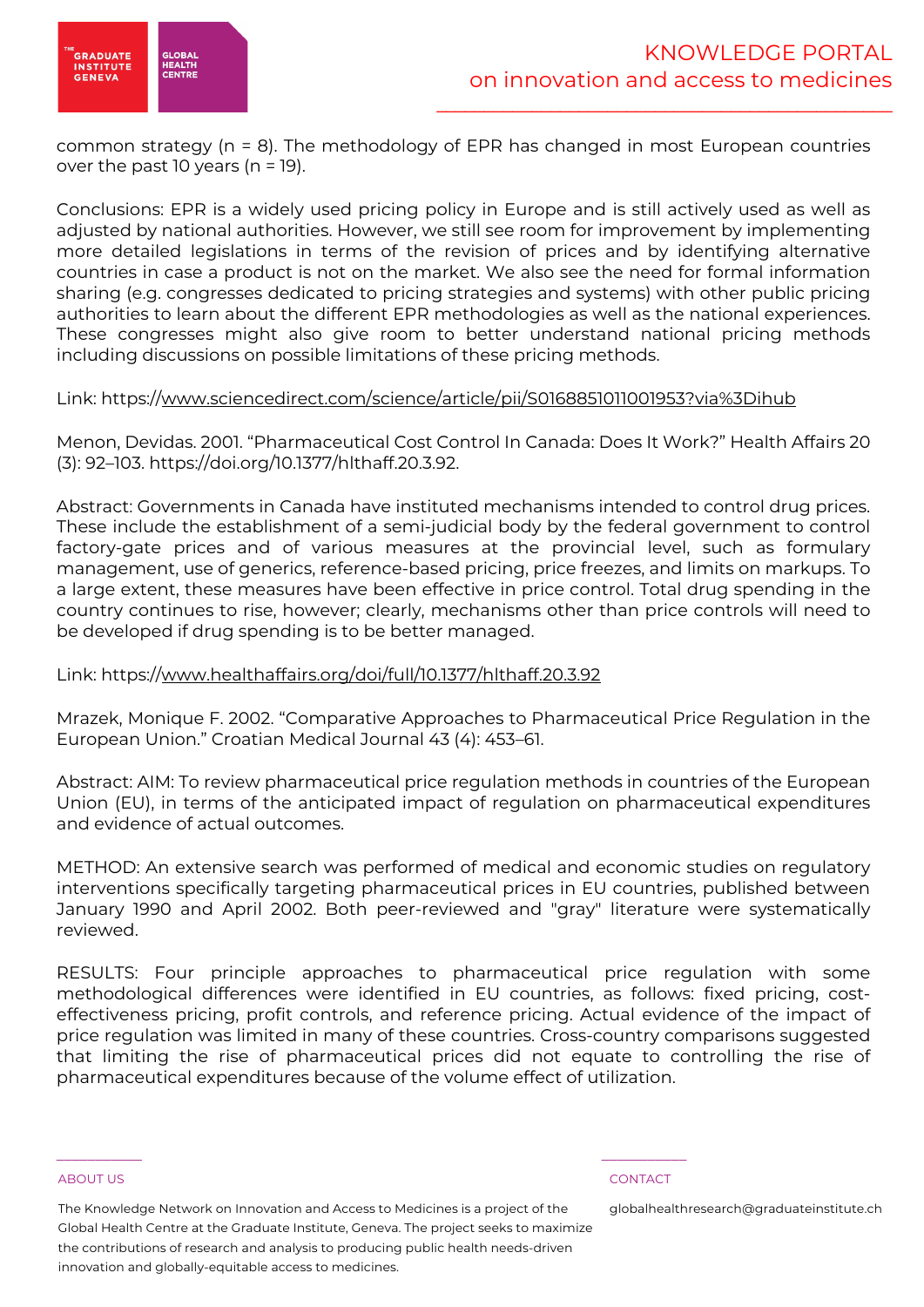

CONCLUSIONS: Supply-side regulation without the simultaneous use of demand-side incentives and volume controls does little to control the rise in pharmaceutical expenditures. The types of needed demand-side controls depend on the context of the individual country, on political priorities, and on the type of supply-side regulation in place.

# Link: https://www.ncbi.nlm.nih.gov/pubmed/12187524

Nguyen, Tuan Anh, Rosemary Knight, Elizabeth Ellen Roughead, Geoffrey Brooks, and Andrea Mant. 2015. "Policy Options for Pharmaceutical Pricing and Purchasing: Issues for Low- and Middle-Income Countries." Health Policy and Planning 30 (2): 267–80. https://doi.org/10.1093/heapol/czt105.

Abstract: Pharmaceutical expenditure is rising globally. Most high-income countries have exercised pricing or purchasing strategies to address this pressure. Low- and middle-income countries (LMICs), however, usually have less regulated pharmaceutical markets and often lack feasible pricing or purchasing strategies, notwithstanding their wish to effectively manage medicine budgets. In high- income countries, most medicines payments are made by the state or health insurance institutions. In LMICs, most pharmaceutical expenditure is out-of-pocket which creates a different dynamic for policy enforcement. The paucity of rigorous studies on the effectiveness of pharmaceutical pricing and purchasing strategies makes it especially difficult for policy makers in LMICs to decide on a course of action. This article reviews published articles on pharmaceutical pricing and purchasing policies. Many policy options for medicine pricing and purchasing have been found to work but they also have attendant risks. No one option is decisively preferred; rather a mix of options may be required based on country-specific context. Empirical studies in LMICs are lacking. However, risks from any one policy option can reasonably be argued to be greater in LMICs which often lack strong legal systems, purchasing and state institutions to underpin the healthcare system. Key factors are identified to assist LMICs improve their medicine pricing and purchasing systems.

Link: https://academic.oup.com/heapol/article/30/2/267/618341

Puig-Junoy, Jaume. 2010. "Impact of European Pharmaceutical Price Regulation on Generic Price Competition." PharmacoEconomics 28 (8): 649–63. https://doi.org/10.2165/11535360- 000000000-00000.

Abstract: Although economic theory indicates that it should not be necessary to intervene in the generic drug market through price regulation, most EU countries intervene in this market, both by regulating the maximum sale price of generics (price cap) and by setting the maximum reimbursement rate, especially by means of reference pricing systems.

We analyse current knowledge of the impact of direct price-cap regulation of generic drugs and the implementation of systems regulating the reimbursement rate, particularly through reference pricing and similar tools, on dynamic price competition between generic competitors in Europe.

### ABOUT US CONTACT AND RESERVE THE RELEASE OF THE RELEASE OF THE RELEASE OF THE RELEASE OF THE RELEASE OF THE RELEASE OF THE RELEASE OF THE RELEASE OF THE RELEASE OF THE RELEASE OF THE RELEASE OF THE RELEASE OF THE RELEASE O

The Knowledge Network on Innovation and Access to Medicines is a project of the Global Health Centre at the Graduate Institute, Geneva. The project seeks to maximize the contributions of research and analysis to producing public health needs-driven innovation and globally-equitable access to medicines.

 $\frac{1}{2}$  , and the set of the set of the set of the set of the set of the set of the set of the set of the set of the set of the set of the set of the set of the set of the set of the set of the set of the set of the set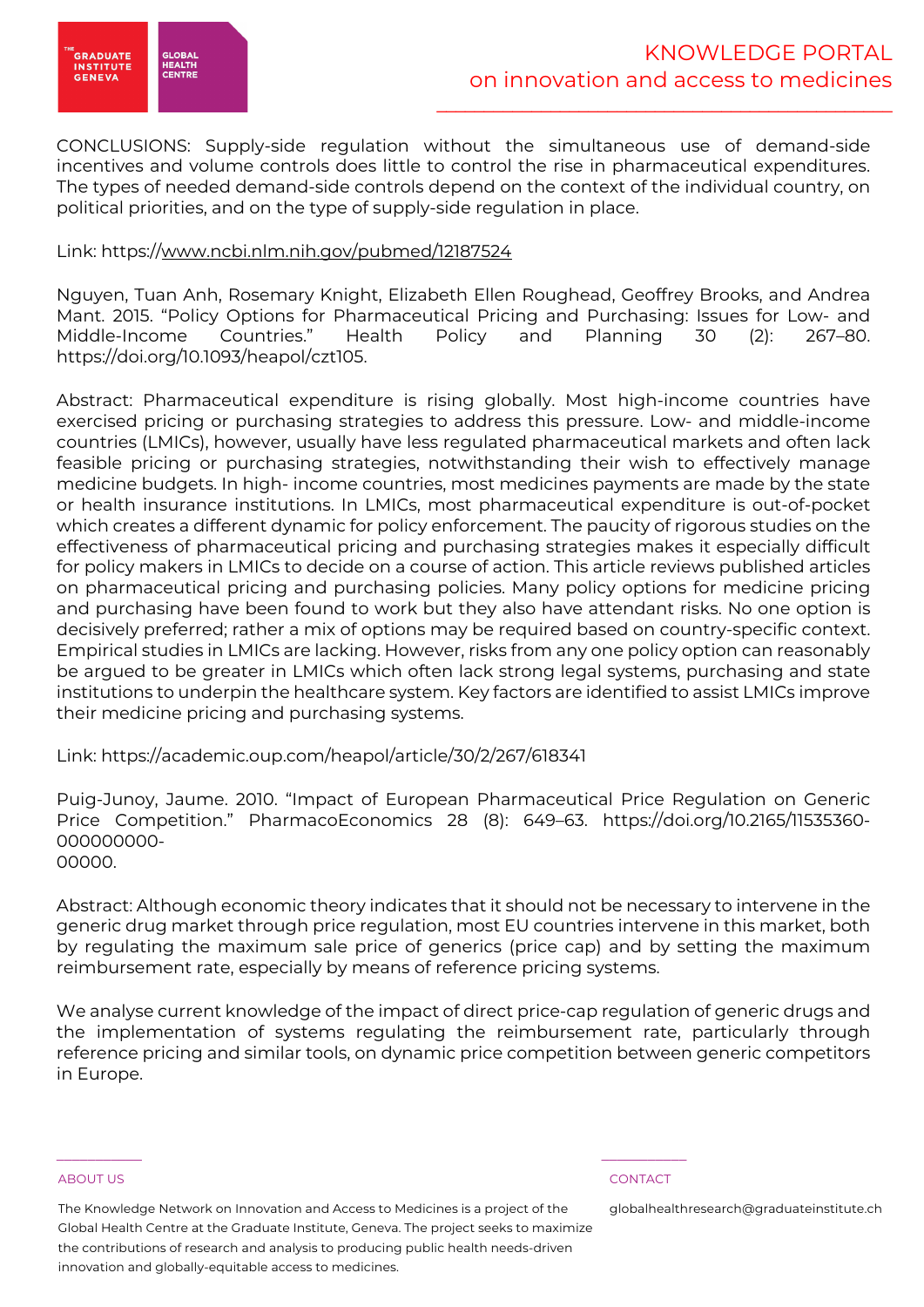

A literature search was carried out in the EconLit and PubMed databases, and on Google Scholar. The search included papers published in English or Spanish between January 2000 and July 2009. Inclusion criteria included that studies had to present empirical results of a quantitative nature for EU countries of the impact of price capping and/or regulation of the reimbursement rate (reference pricing or similar systems) on price dynamics, corresponding to pharmacy sales, in the generic drug market.

The available evidence indicates that price-cap regulation leads to a levelling off of generic prices at a higher level than would occur in the absence of this regulation. Reference pricing systems cause an obvious and almost compulsory reduction in the consumer price of all pharmaceuticals subject to this system, to a varying degree in different countries and periods, the reduction being greater for originator-branded drugs than for generics. In several countries with a reference pricing system, it was observed that generics with a consumer price lower than the reference price do not undergo price reductions until the reference price is reduced, even when there are other lower-priced generics on the market (absence of price competition below the reference price). Beyond the price reduction forced by the price-cap and/or reference pricing regulation itself, the entry of new generic competitors is useful for lowering the real transaction price of purchases made by pharmacies (dynamic price competition at ex-factory level), although this effect is weaker or non-significant for official ex-factory prices and consumer prices in some countries. When maximum reimbursement systems such as reference pricing or similar types are applied, pharmacies are seen to receive large discounts on the price they pay for the pharmaceuticals, although these discounts are not transferred to the consumer price. The percentage discount offered to pharmacies in a country that uses a price-cap system combined with reference pricing is positively and significantly related to the number of generic competitors in the market for the pharmaceutical (dynamic price competition at ex-factory level).

Link: https://link.springer.com/article/10.2165%2F11535360-000000000-00000

Rémuzat, Cécile, Duccio Urbinati, Olfa Mzoughi, Emna El Hammi, Wael Belgaied, and Mondher Toumi. 2015. "Overview of External Reference Pricing Systems in Europe." Journal of Market Access & Health Policy 3 (September). https://doi.org/10.3402/jmahp.v3.27675.

Abstract: Background and objectives: External reference pricing (ERP) is a price regulation tool widely used by policy makers in the European Union (EU) Member States (MS) to contain drug cost, although in theory, it may contribute to modulate prices up and down. The objective of this article was to summarise and discuss the main findings of part of a large project conducted for the European Commission ('External reference pricing of medicinal products: simulation-based considerations for cross-country coordination'; see www.ec.europa.eu/health/healthcare/docs/erp\_reimbursement\_medicinal\_products\_en.pdf)

that aimed to provide an overview of ERP systems, both on processes and potential issues in 31 European countries (28 EU MS, Iceland, Norway, and Switzerland).

Methods: A systematic structured literature review was conducted to identify and characterise the use of ERP in the selected countries, to describe its impact on the prices of pharmaceuticals, and to discuss the possible cross-country coordination issues in EU MS. This research was complemented with a consultation of competent authorities' and international organisations'

### ABOUT US CONTACT AND RESERVE THE RELEASE OF THE RELEASE OF THE RELEASE OF THE RELEASE OF THE RELEASE OF THE RELEASE OF THE RELEASE OF THE RELEASE OF THE RELEASE OF THE RELEASE OF THE RELEASE OF THE RELEASE OF THE RELEASE O

The Knowledge Network on Innovation and Access to Medicines is a project of the Global Health Centre at the Graduate Institute, Geneva. The project seeks to maximize the contributions of research and analysis to producing public health needs-driven innovation and globally-equitable access to medicines.

 $\frac{1}{2}$  , and the set of the set of the set of the set of the set of the set of the set of the set of the set of the set of the set of the set of the set of the set of the set of the set of the set of the set of the set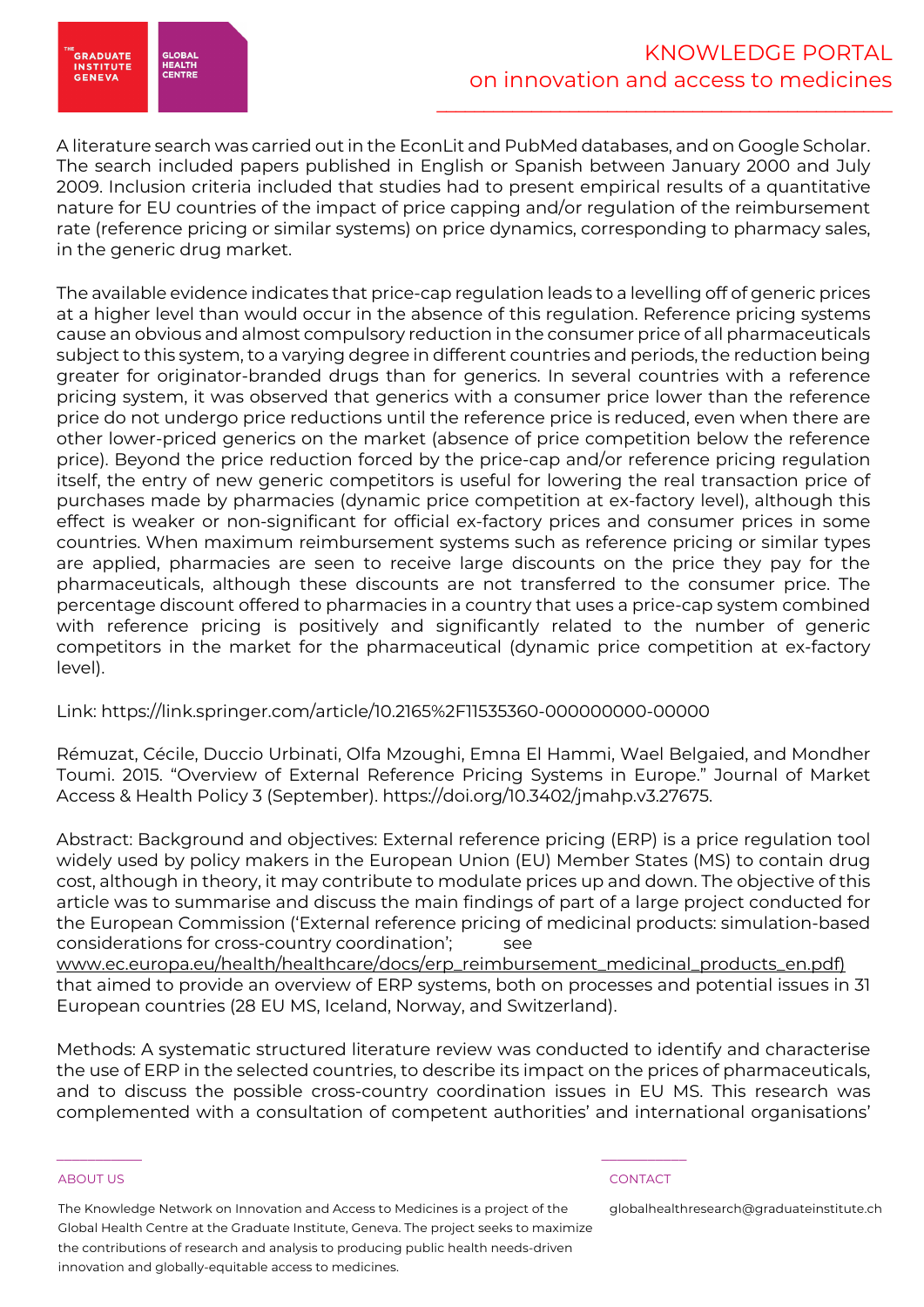

representatives to address the main issues or uncertainties identified through the literature review.

Results: All selected countries applied ERP, except the United Kingdom and Sweden. Twentythree countries used ERP as the main systematic criterion for pricing. In the majority of European countries, ERP was based on legislated pricing rules with different levels of accuracy. ERP was applied either for all marketed drugs or for specific categories of medicines; it was mainly used for publicly reimbursed medicines. The number of reference countries included in the basket varied from 1 to 31. There was a great variation in the calculation methods used to compute the price; 15 countries used the average price, 7 countries used the lowest price, and 7 countries used other calculation methods. Reported limitations of ERP application included the lack of reliable sources of price information, price heterogeneity, exchange rate volatility, and hidden discounts. Spill-over effect and downward price convergence have often been mentioned as ERP's consequences leading to pricing strategies from pharmaceutical companies.

Conclusion: While ERP is widely used in Europe, processes and availability of price information vary from one country to another, thus limiting ERP implementation. Furthermore, ERP spillover effect is a major concern of pharmaceutical firms leading to implementation of the socalled 'launch sequence strategies'.

# Link: https://www.ncbi.nlm.nih.gov/pmc/articles/PMC4802694/

Russo, Giuliano, and Barbara McPake. 2010. "Medicine Prices in Urban Mozambique: A Public Health and Economic Study of Pharmaceutical Markets and Price Determinants in Low-Income Settings." Health Policy and Planning 25 (1): 70–84. https://doi.org/10.1093/heapol/czp042.

Abstract: It has been suggested that medicines are unaffordable in low-income countries and that world manufacturing and trade policies are responsible for high prices. This research investigates medicine prices in urban Mozambique with the objective of understanding how prices are formed and with what public health implications. The study adopts an economic framework and uses a combination of quantitative and qualitative methods to analyse local pharmaceutical prices and markets. The research findings suggest that: (a) local mark-ups are responsible for up to two-thirds of drugs' final prices in private pharmacies; (b) statutory profit and cost ceilings are applied unevenly, due to lack of government control and collusion among suppliers; and (c) the local market appears to respond effectively to the urban population's diverse needs through its low-cost and high-cost segments, although uncertainty around the quality of generics may be inducing consumers to purchase less affordable drugs. We conclude that local markets play a larger than expected role in the determination of prices in Mozambique, and that more research is needed to address the complex issue of affordability of medicines in low-income countries. We also argue that price controls may not be the most effective way to influence access to medicines in low-income countries, and managing demand and supply towards cheaper effective drugs appears a more suitable policy option.

Link: https://academic.oup.com/heapol/article/25/1/70/625932

### ABOUT US CONTACT AND RESERVE THE RELEASE OF THE RELEASE OF THE RELEASE OF THE RELEASE OF THE RELEASE OF THE RELEASE OF THE RELEASE OF THE RELEASE OF THE RELEASE OF THE RELEASE OF THE RELEASE OF THE RELEASE OF THE RELEASE O

The Knowledge Network on Innovation and Access to Medicines is a project of the Global Health Centre at the Graduate Institute, Geneva. The project seeks to maximize the contributions of research and analysis to producing public health needs-driven innovation and globally-equitable access to medicines.

 $\frac{1}{2}$  , and the set of the set of the set of the set of the set of the set of the set of the set of the set of the set of the set of the set of the set of the set of the set of the set of the set of the set of the set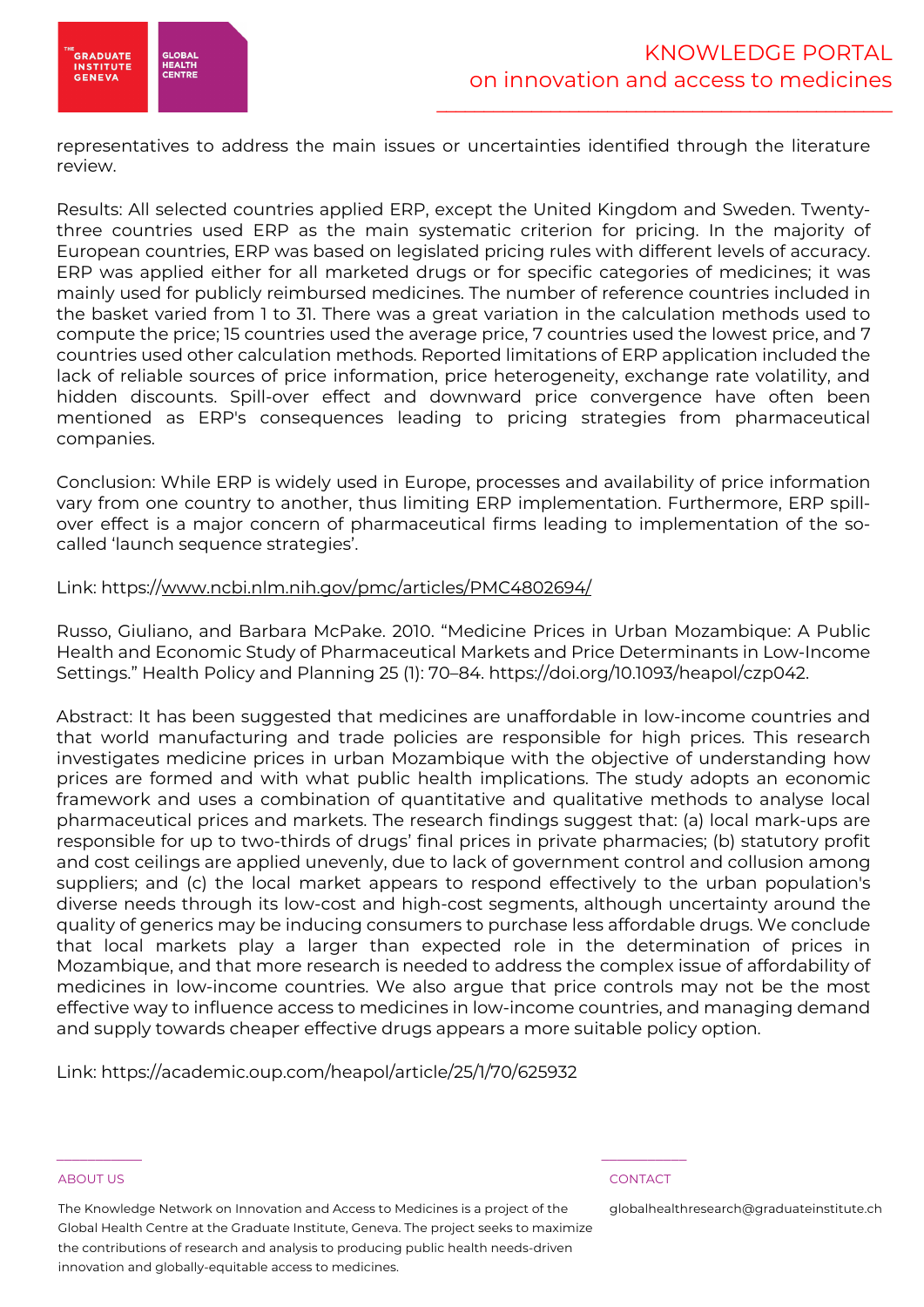

Sood, Neeraj, Han De Vries, Italo Gutierrez, Darius Lakdawalla, and Dana Goldman. 2009. "The Effect of Regulation on Pharmaceutical Revenues: Experience in Nineteen Countries." Health Affairs (Project Hope) 28 (1). https://doi.org/10.1377/hlthaff.28.1.w125.

Abstract: This paper describes the pharmaceutical regulatory environment in 19 developed countries from 1992 to 2004 and examines how changes in regulatory policies affect pharmaceutical revenues. Several important findings emerge from our analysis. First, we document a trend towards increasing pharmaceutical regulation over this 13-year period. Second, we find that a majority of regulations reduce pharmaceutical revenues significantly. Third, we find that most countries that adopted new regulations since 1994 already had some regulations in place for controlling costs. We find that such additional regulation had a smaller impact on further controlling costs. However, we find that introducing new regulations in a largely unregulated market, for example the US, could reduce pharmaceutical revenues significantly. Finally, we show that the effects of price controls increase over time.

# Link: https://www.ncbi.nlm.nih.gov/pmc/articles/PMC3829766/

Theidel, Ulrike, and J.-Matthias Graf von der Schulenburg. 2016. "Benefit Assessment in Germany: Implications for Price Discounts." Health Economics Review 6 (1): 33. https://doi.org/10.1186/s13561- 016-0109-3.

Abstract: Background: The AMNOG regulation, introduced in 2011 in Germany, changed the game for new drugs. Now, the industry is required to submit a dossier to the GBA (the central decision body in the German sickness fund system) to show additional benefit. After granting the magnitude of the additional benefit by the GBA, the manufacturer is entitled to negotiate the reimbursement price with the GKV-SV (National Association of Statutory Health Insurance Funds). The reimbursement price is defined as a discount on the drug price at launch. As the price or discount negotiations between the manufacturers and the GKV-SV takes place behind closed doors, the factors influencing the results of the negotiation are not known.

Objectives: The aim of this evaluation is to identify factors influencing the results of the AMNOG price negotiation process.

Methods: The analysis was based on a dataset containing detailed information on all assessments until the end of 2015. A descriptive analysis was followed by an econometric analysis of various potential factors (benefit rating, size of target population, deviating from appropriate comparative therapy and incorporation of HRQoL-data).

Results: Until December 2015, manufacturers and the GKV-SV finalized 96 negotiations in 193 therapeutic areas, based on assessment conducted by the GBA. The GBA has granted an additional benefit to 100/193 drug innovations. Negotiated discount was significantly higher for those drugs without additional benefit (p= 0.030) and non-orphan drugs (p= 0.015). Smaller population size, no deviation from recommended appropriate comparative therapy and the incorporation of HRQoL-data were associated with a lower discount on the price at launch. However, neither a uni- nor the multivariate linear regression showed enough power to predict the final discount.

### ABOUT US CONTACT AND RESERVE THE RELEASE OF THE RELEASE OF THE RELEASE OF THE RELEASE OF THE RELEASE OF THE RELEASE OF THE RELEASE OF THE RELEASE OF THE RELEASE OF THE RELEASE OF THE RELEASE OF THE RELEASE OF THE RELEASE O

The Knowledge Network on Innovation and Access to Medicines is a project of the Global Health Centre at the Graduate Institute, Geneva. The project seeks to maximize the contributions of research and analysis to producing public health needs-driven innovation and globally-equitable access to medicines.

 $\frac{1}{2}$  , and the set of the set of the set of the set of the set of the set of the set of the set of the set of the set of the set of the set of the set of the set of the set of the set of the set of the set of the set